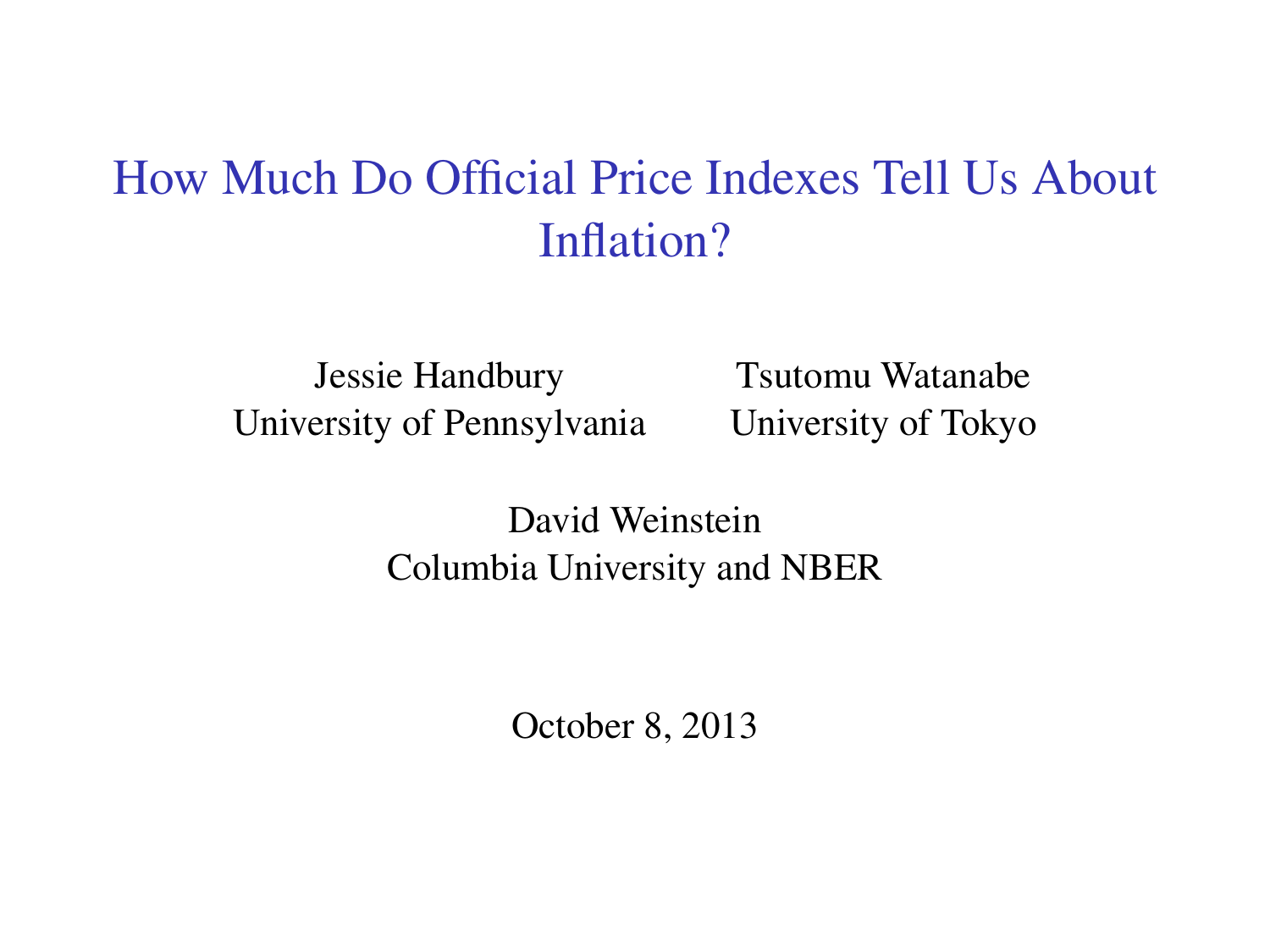### [Introduction](#page-2-0)

[Data and Index Comparison](#page-7-0)

[Simple Inference Theory](#page-15-0)

[Results](#page-19-0)

[Non-linear relationship between true inflation and the CPI](#page-20-0) [Microstructure behind the non-linearity](#page-25-0)

#### **[Extensions](#page-29-0)**

[Are the results due to dataset differences?](#page-32-0) [Are other price index methodologies superior?](#page-34-0)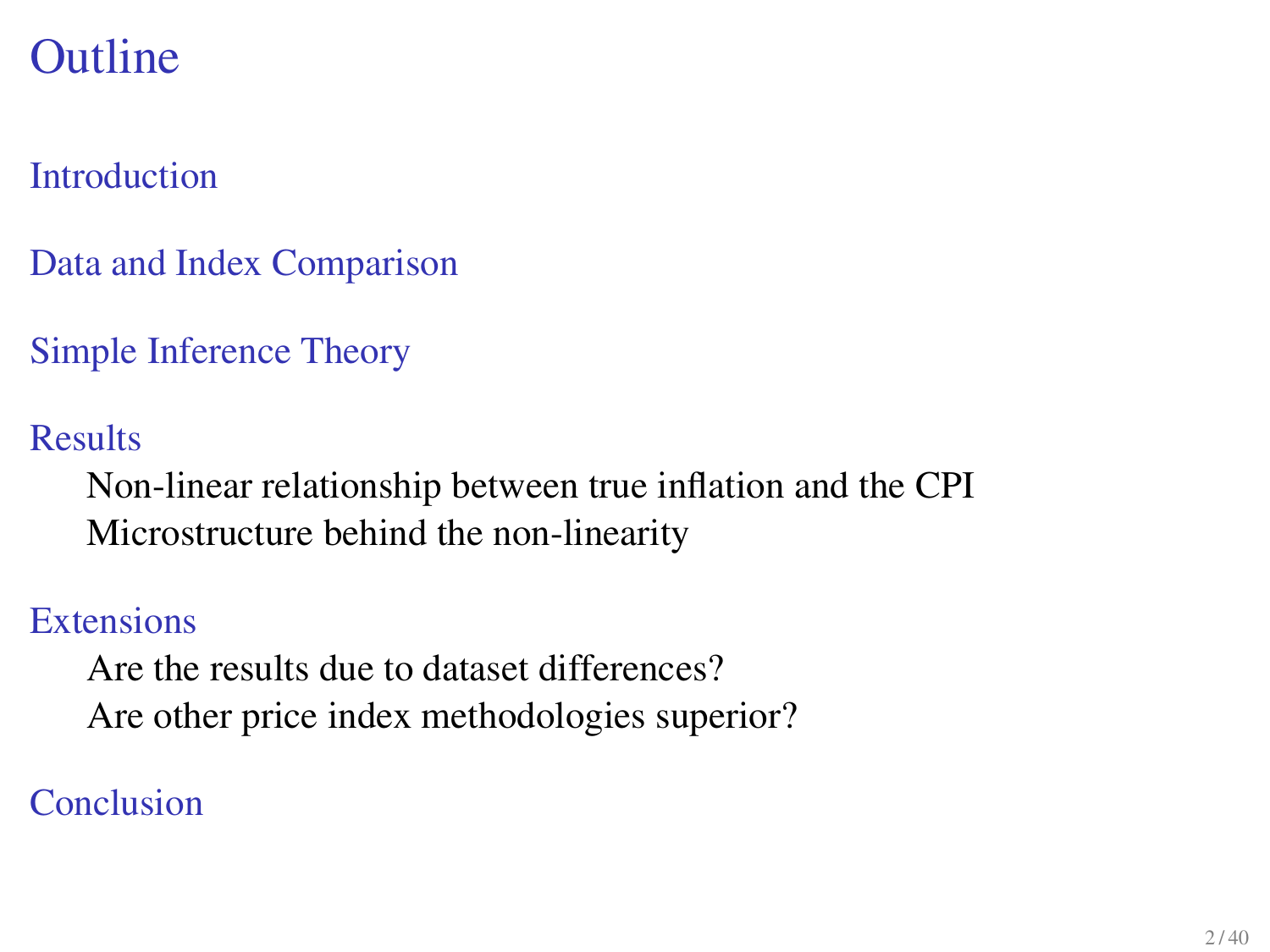### [Introduction](#page-2-0)

[Data and Index Comparison](#page-7-0)

[Simple Inference Theory](#page-15-0)

[Results](#page-19-0)

[Non-linear relationship between true inflation and the CPI](#page-20-0) [Microstructure behind the non-linearity](#page-25-0)

#### **[Extensions](#page-29-0)**

<span id="page-2-0"></span>[Are the results due to dataset differences?](#page-32-0) [Are other price index methodologies superior?](#page-34-0)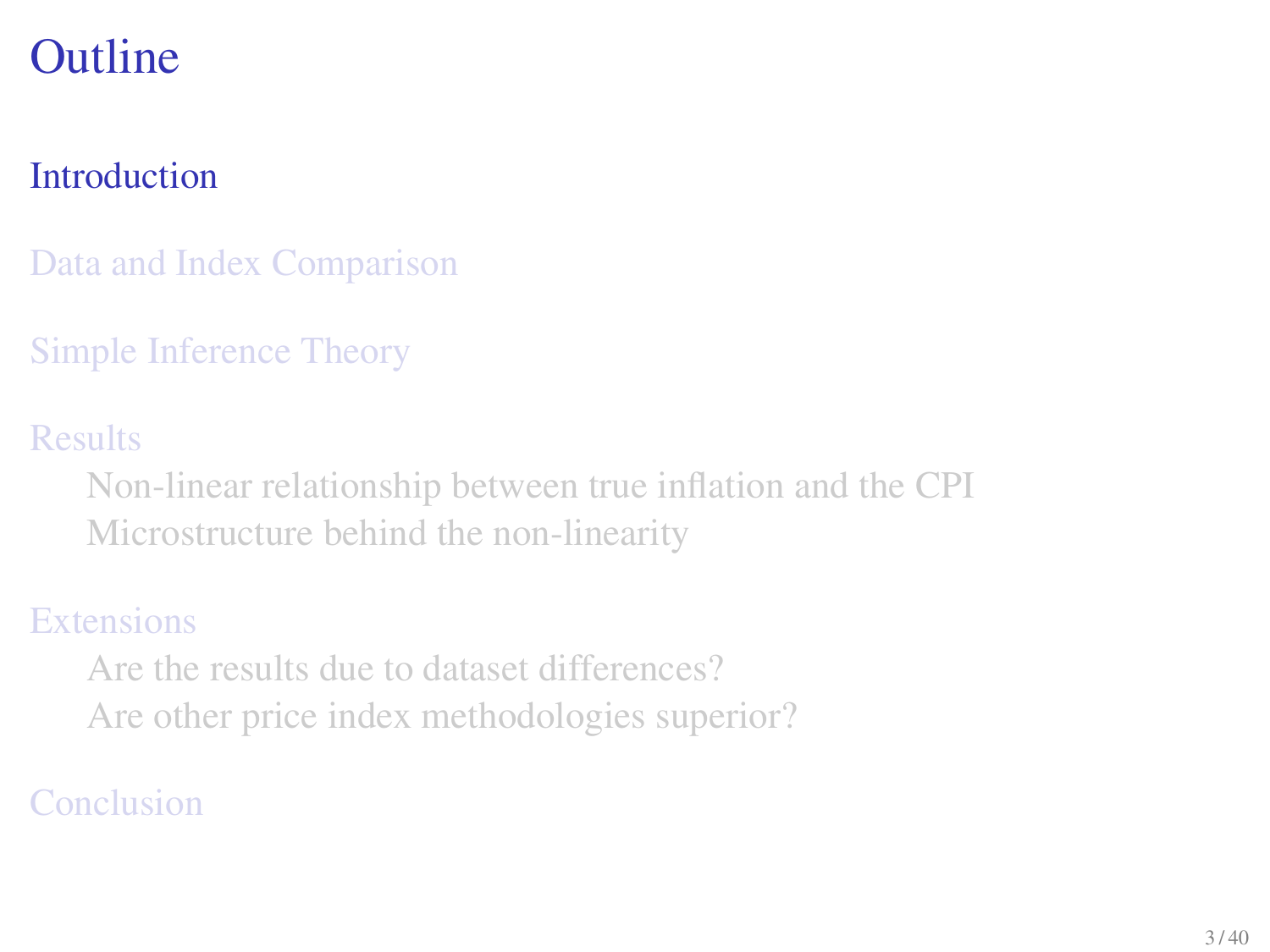## **Introduction**

- The BOJ uses the Japanese Consumer Price Index (CPI) as an indicator of inflation.
- The CPI is an imperfect measure of cost-of-living inflation:
	- $\triangleright$  Formula Errors: Formulas used are not theoretically motivated
	- $\triangleright$  Sampling Errors: Samples may not be representative
- If these errors move around, the CPI is also a "noisy" indicator.
	- $\triangleright$  Svensson and Woodford [2003, 2004], Aoki [2003]
- Key Question:

#### What is the relationship between the CPI and true inflation?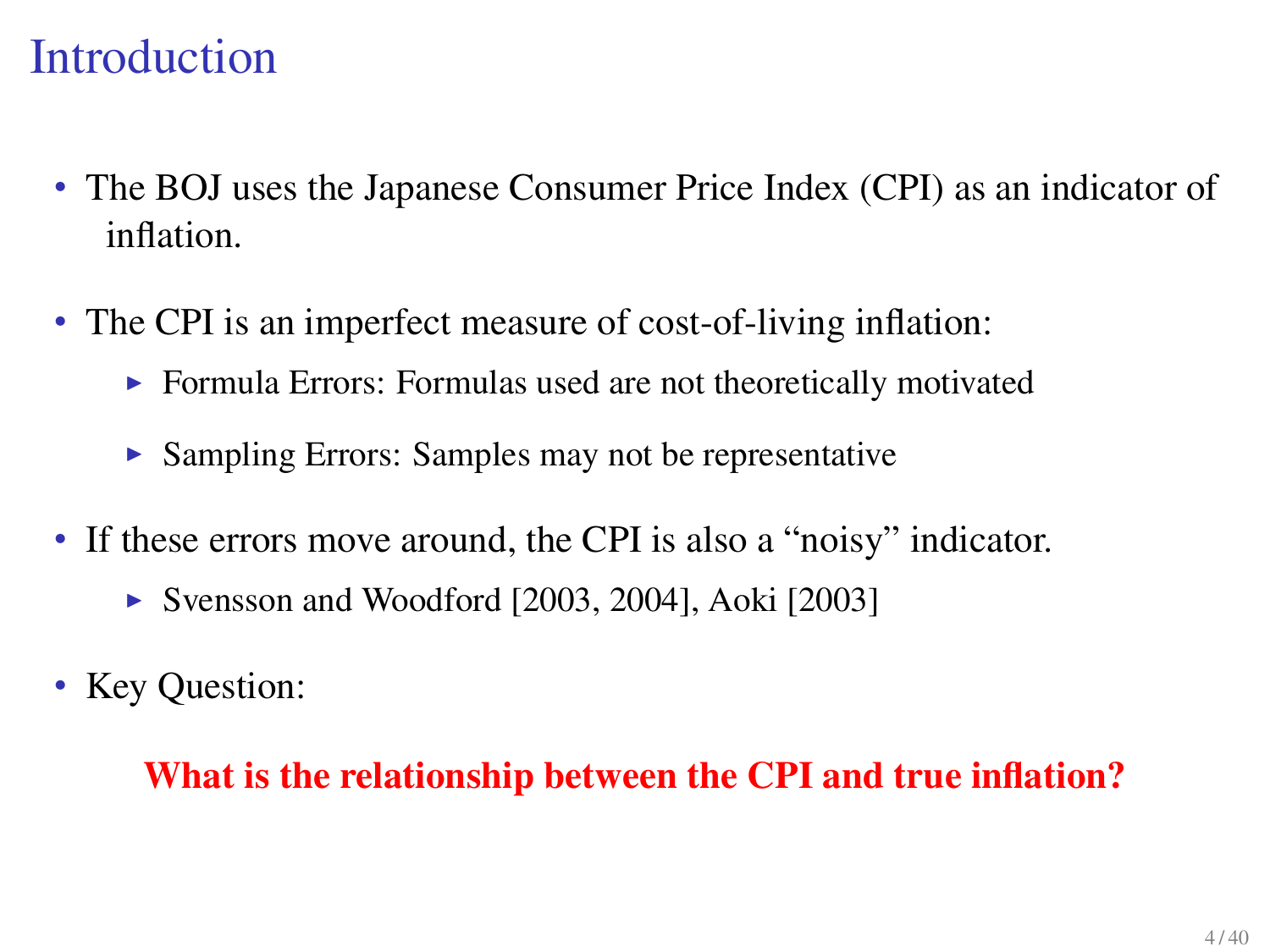# This Paper

- We use sales price and quantity data from over 200 Japanese grocery stores to measure cost-of-living inflation from 1988 to 2010 using a superlative Törnqvist index.
- What is the difference between this index and the grocery component of the Japanese CPI?
	- $\triangleright$  A CPI inflation rate of 1.6 percent corresponds to a true inflation rate of 0, implying that 2 percent inflation target is approximately price stability.
	- $\triangleright$  CPI errors varied dramatically between 1988 and 2010 with a standard deviation of 0.96 percent.
- What does this noise mean for inflation inference based on the CPI?
	- $\triangleright$  The CPI is a good predictor of true inflation when in high inflation regimes but poor when CPI inflation is below 2.4 percent
		- $\triangleright$  When the CPI inflation rate is below 2.4 percent, a 1 percentage point increase in the CPI corresponds to a 0.5 percent increase in true inflation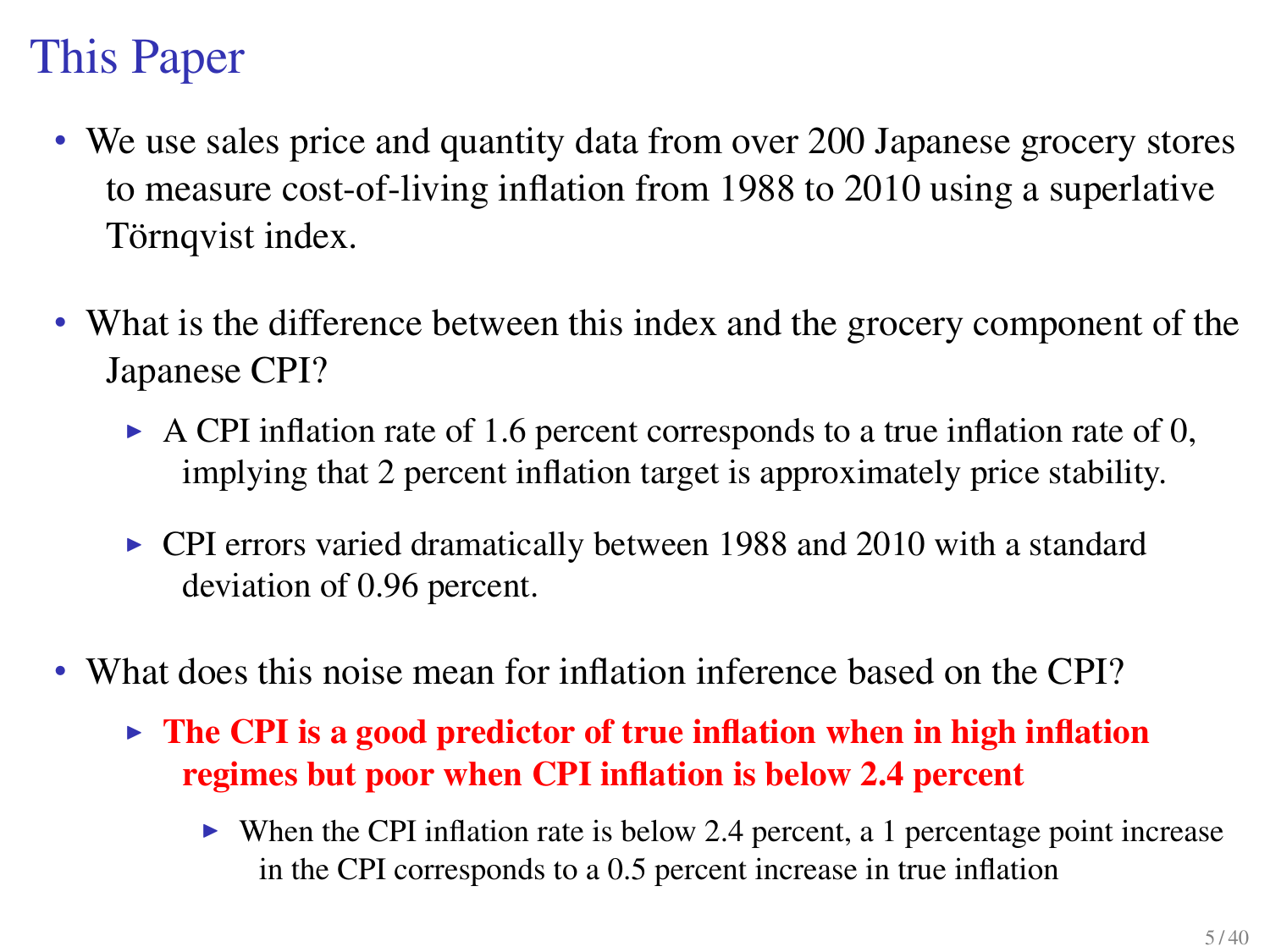# Signal-to-Noise Ratio

- The conditional expectation depends on the signal-to-noise ratio in the CPI.
	- If the signal-to-noise ratio is high, most CPI movements are due to actual inflation changes and one should expect true inflation to move close to one-to-one with the CPI.
	- If the signal-to-noise ratio is low, most CPI movements will be due to noise, and one should not expect true inflation to move around much when the CPI changes.
- While much focus has been on eliminating CPI biases, our paper suggests that the second moment, *i.e.*, the variance of measurement error, also matters a lot for inflation inference.
	- $\triangleright$  See the surveys on CPI biases by Hausman [2003], Lebow and Rudd [2003], and Reinsdorf and Triplett [2009].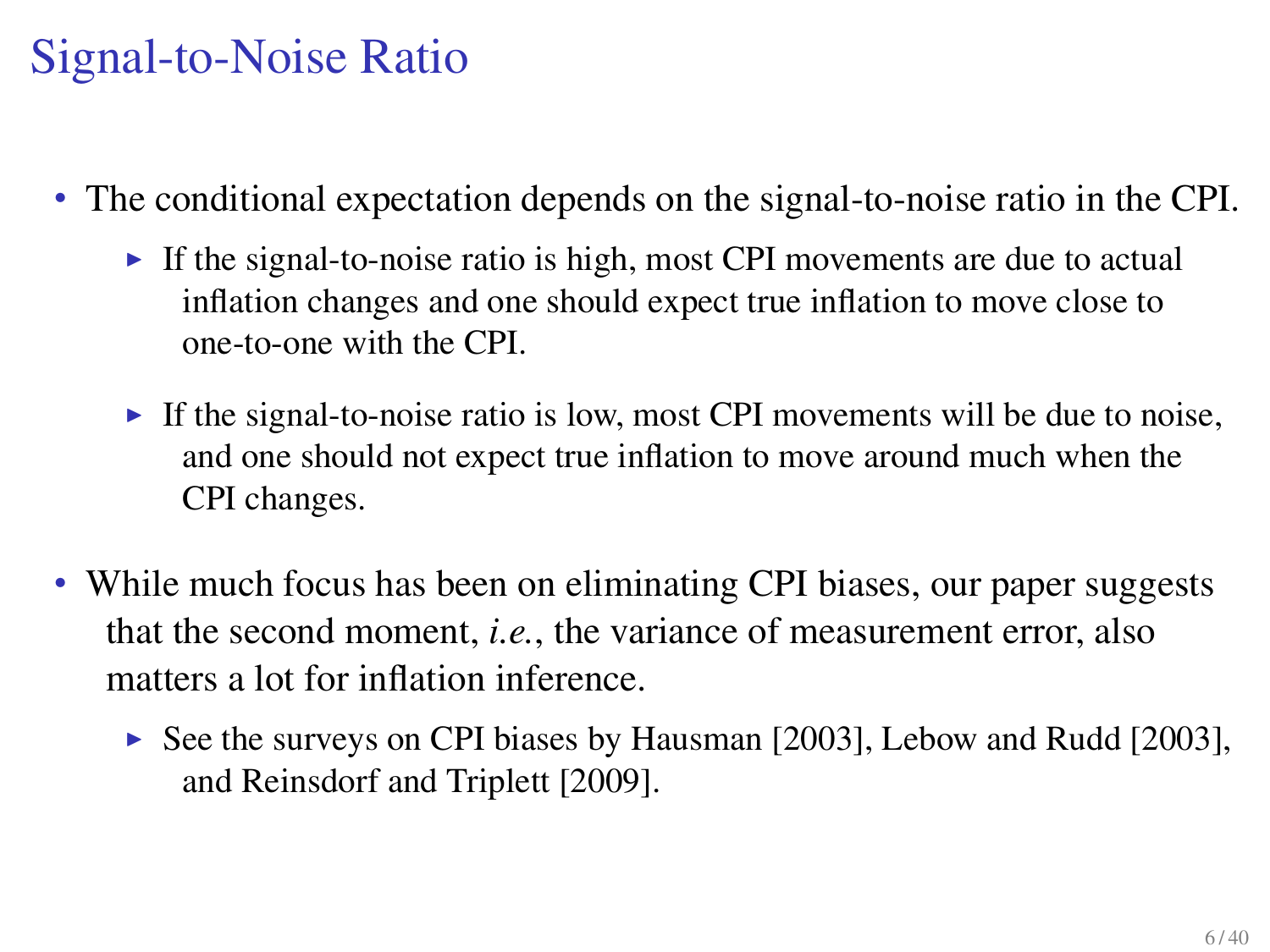# Intuition

- We find high inflation regimes tend to have high inflation volatility.
	- In our data, the variance of inflation increases by 470 percent as inflation rises above 2.4 percent.
	- ► Consistent with prior work, *e.g.*, Okun [1971], Friedman [1977], Taylor [1981], Ball et al [1988]
- We find CPI noise rises with inflation because lower-level substitution bias rises with inflation.
	- $\blacktriangleright$  See, *e.g.*, Vining and Elwertowski [1976], Parks [1978], Fischer [1981], Stockton [1988], Cecchetti [1997], Shapiro and Wilcox [1996]
	- $\triangleright$  We show the variance of this noise does not rise much with inflation.
- The rapid rise in inflation variance but not in noise means that signal-to-noise ratio is high in high inflation regimes but not in low ones, and the CPI becomes more reliable when inflation is high.
	- $\triangleright$  Same intuition for why a bathroom scale for measuring a person's weight but not a mouse's weight.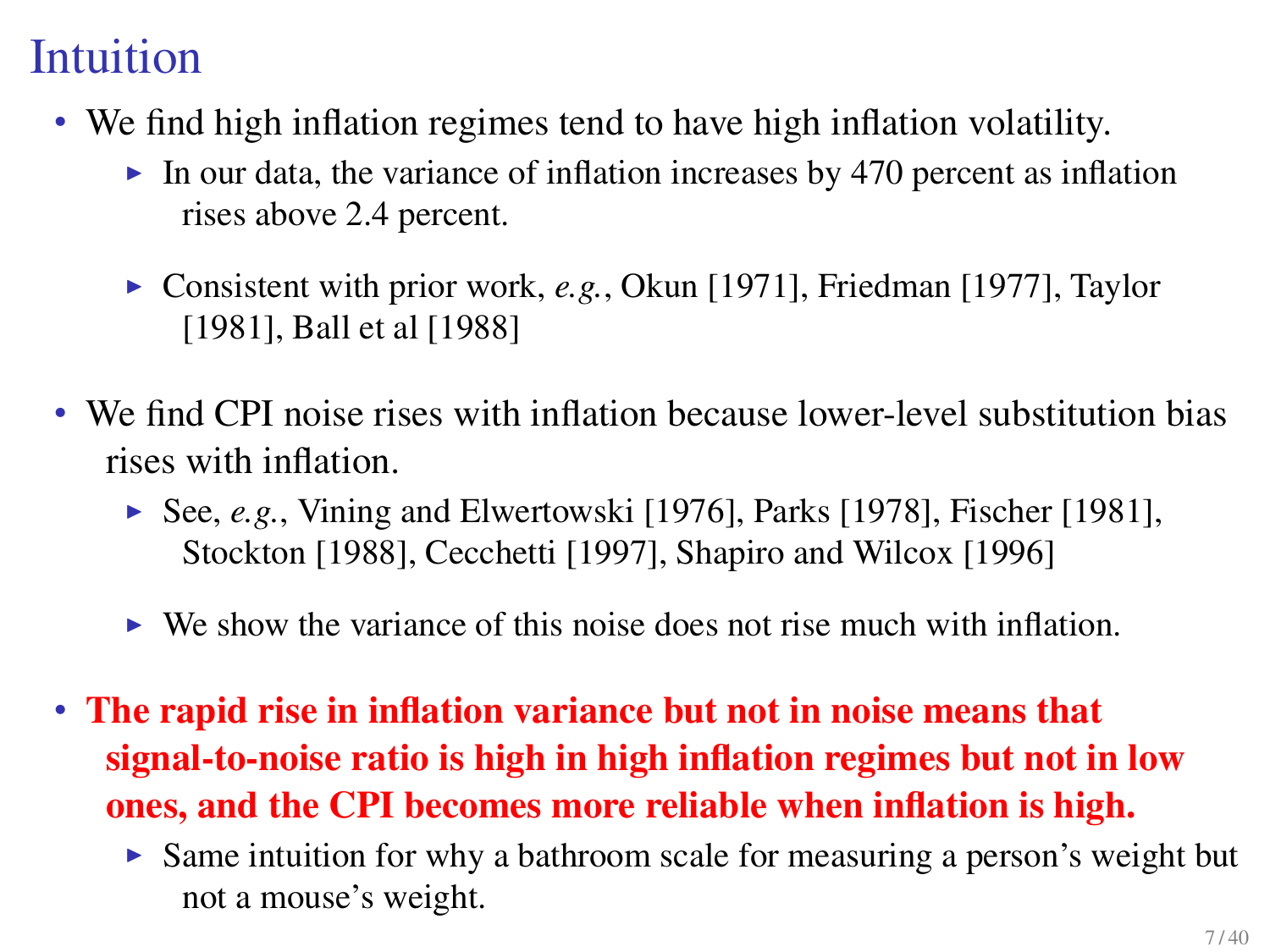### [Introduction](#page-2-0)

### [Data and Index Comparison](#page-7-0)

[Simple Inference Theory](#page-15-0)

[Results](#page-19-0)

[Non-linear relationship between true inflation and the CPI](#page-20-0) [Microstructure behind the non-linearity](#page-25-0)

### **[Extensions](#page-29-0)**

<span id="page-7-0"></span>[Are the results due to dataset differences?](#page-32-0) [Are other price index methodologies superior?](#page-34-0)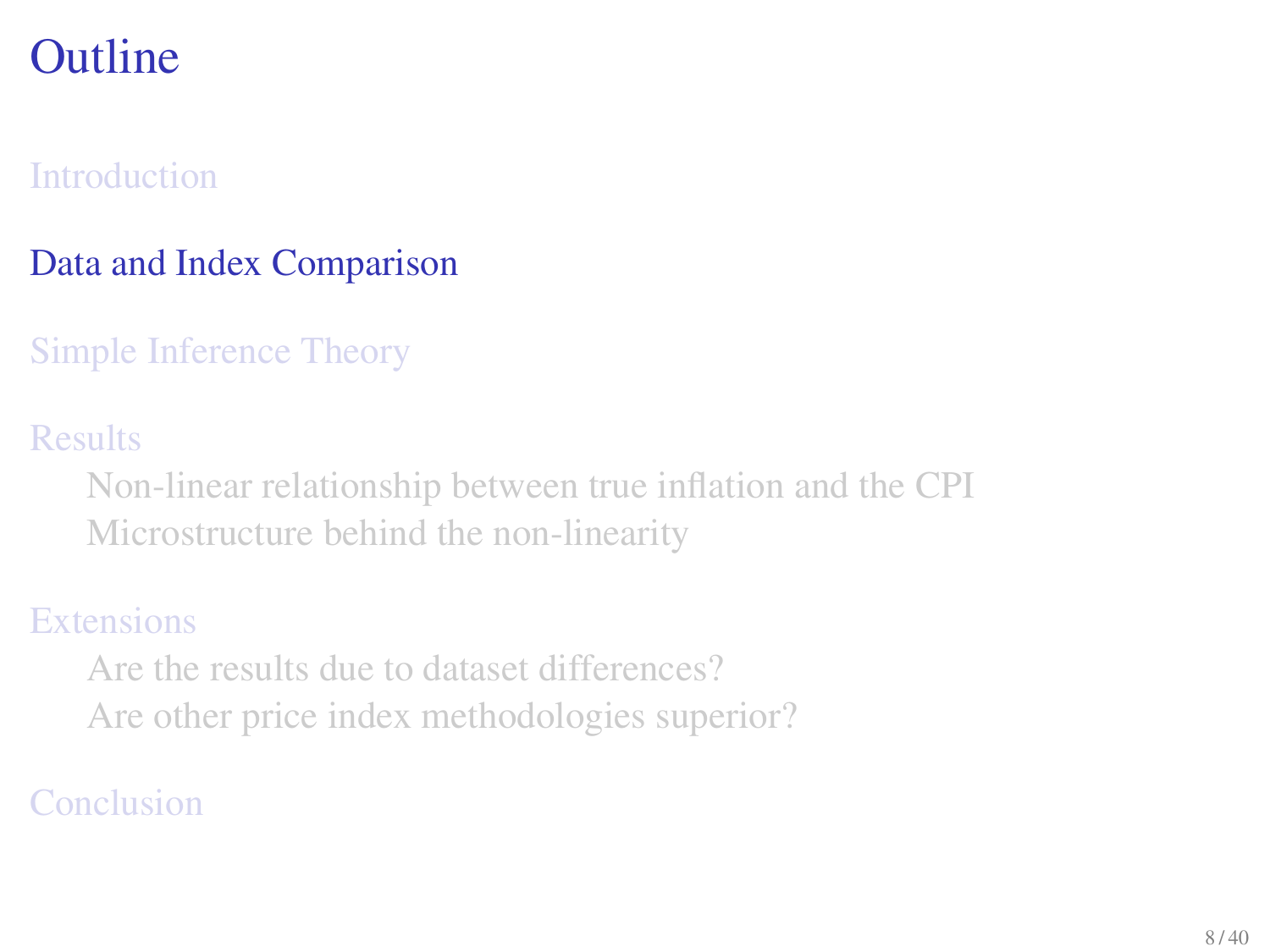# Japanese CPI

- Methodology
	- $\triangleright$  Japan's CPI conforms to the International Labor Organization (ILO) standard.
	- Inflation" refers to the inflation rate in a given month relative to the same month in the previous year.
- Sample
	- $\triangleright$  We work with grocery items, accounting for 17 percent of the CPI.
	- $\triangleright$  These products have barcodes so price measurement is easy.
		- 30-day price change of a 300 mL can of Coca Cola sold in a certain store is much easier to determine than major expenditure items like imputed rent or recreational services.
		- $\blacktriangleright$  Thus, our paper may understate the magnitude of the overall CPI error.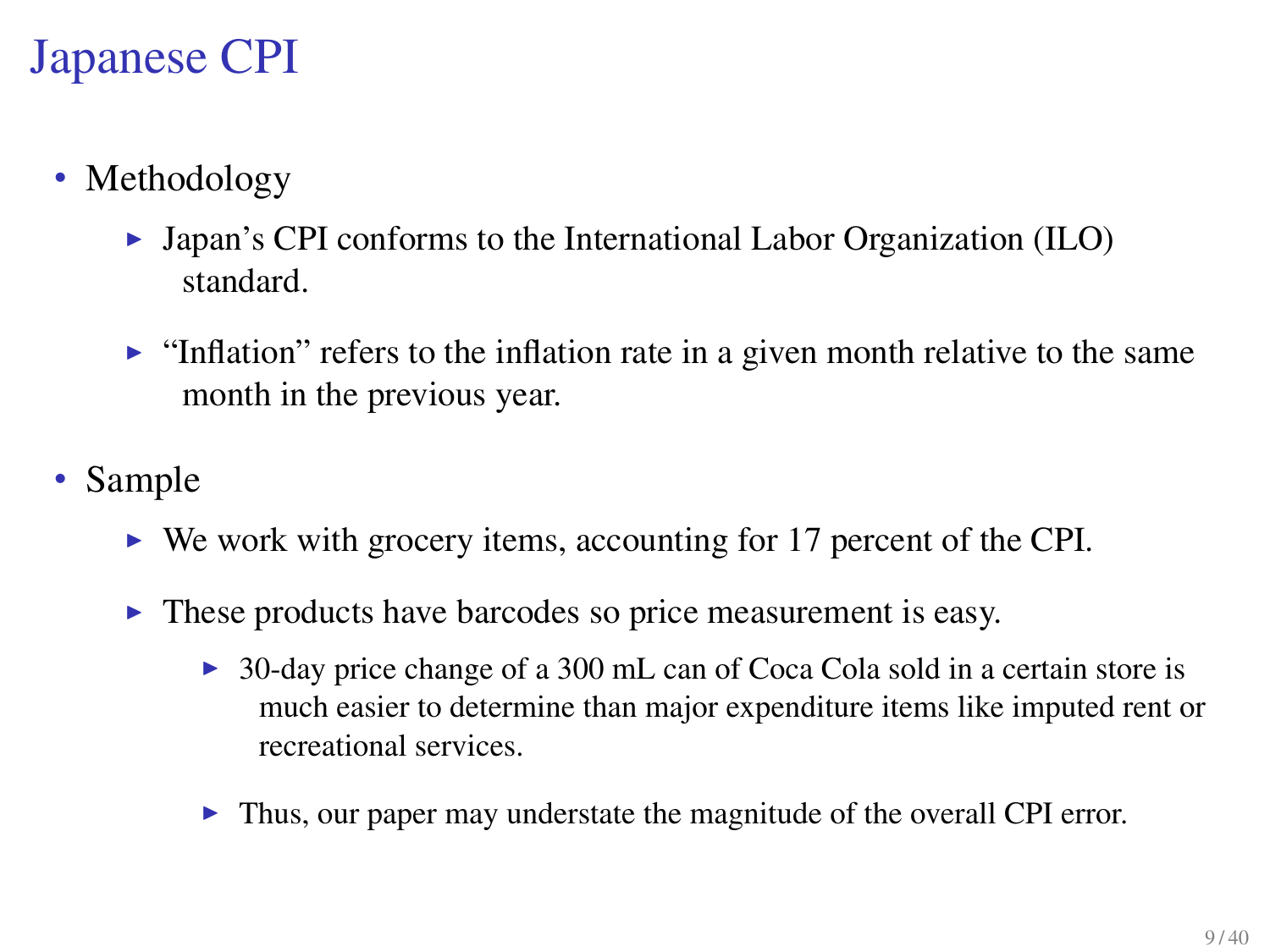## Grocery CPI is Quite Similar to Overall CPI

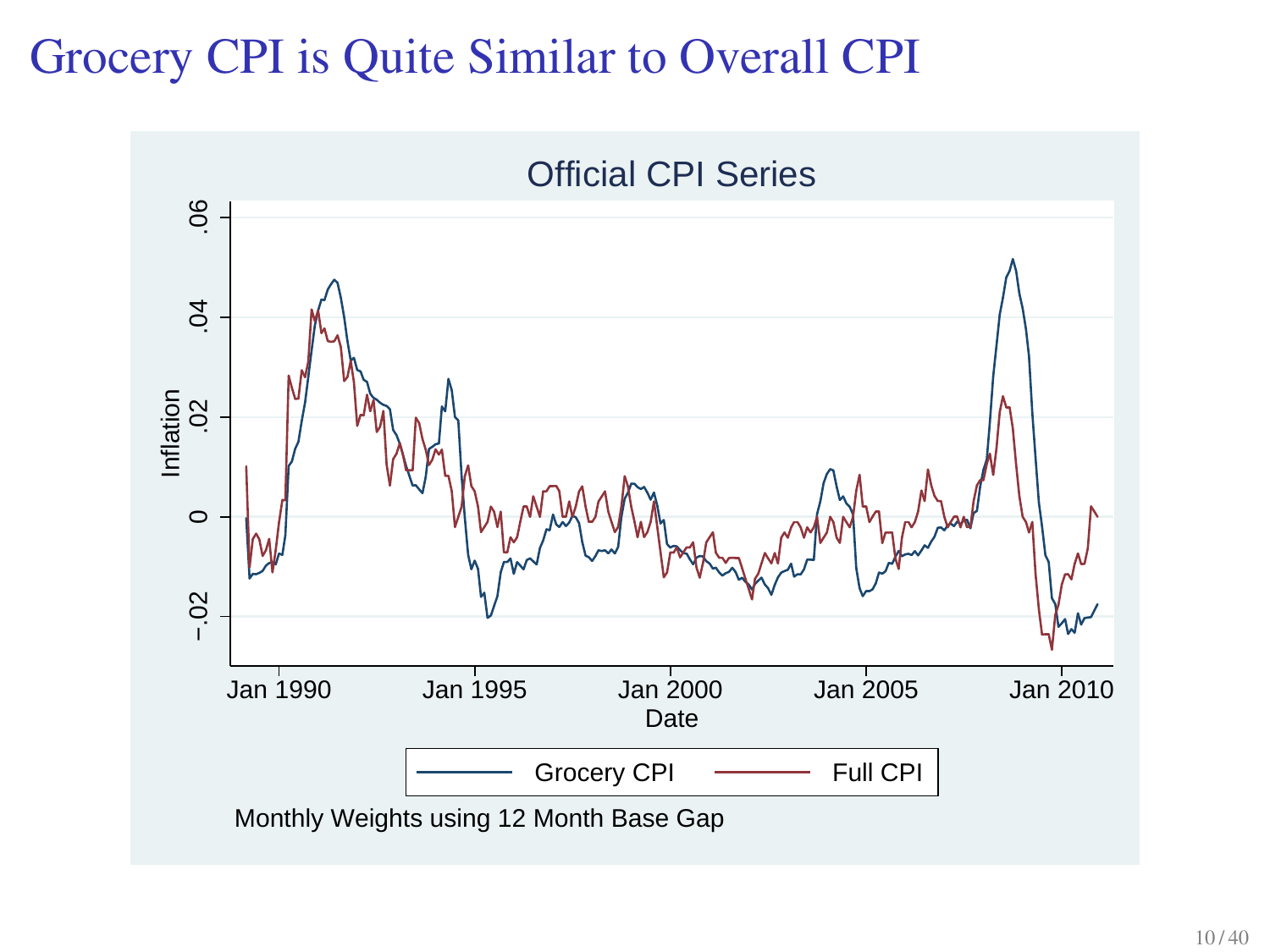# Nikkei Point of Sale Data

- Unit of observation is quantity of a barcoded good purchased in a store on a day, and the sales revenue for that barcode on that day.
- A typical month includes price *and* quantity observations of:
	- $\triangleright$  Nearly a quarter million different grocery items.
	- $\triangleright$  Sold at hundreds of grocery and convenience stores throughout Japan.
- Amazing time dimension: 1987–2010
- Grocery CPI is based on about 0.01 billion price observations and quantity observations (upper-level expenditure weights updated every 5 years).
	- $\triangleright$  Nikkei POS has 4.8 billion observations.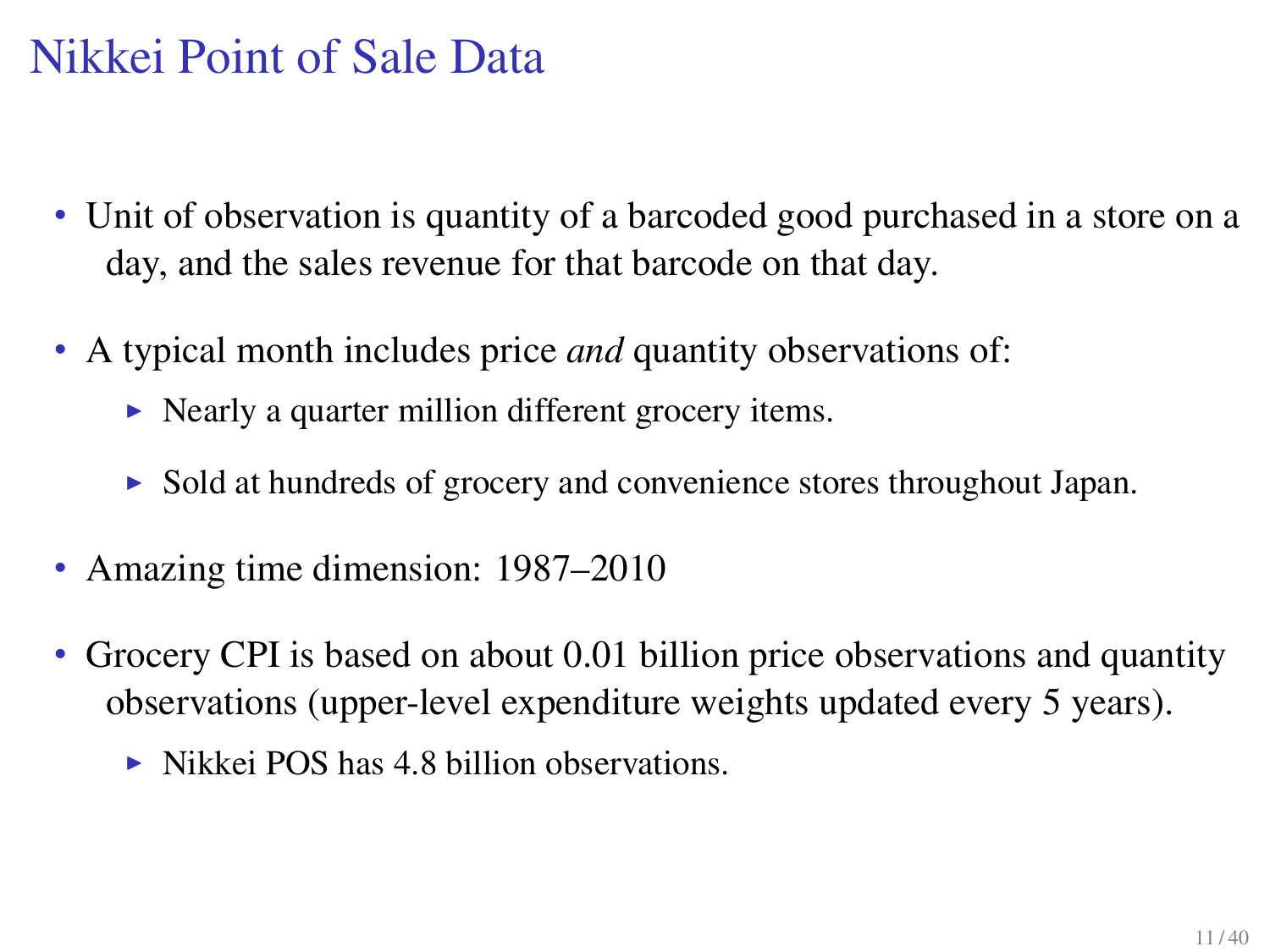### What is our Preferred Measure of Inflation?

- Follow standard price measurement theory and define "true" inflation by the Törnqvist index.
	- $\triangleright$  The Törnqvist is a second order approximation to *any* twice-differentiable homothetic expenditure function.
	- $\triangleright$  As close as we can come to computing an exact inflation index without actually specifying preferences.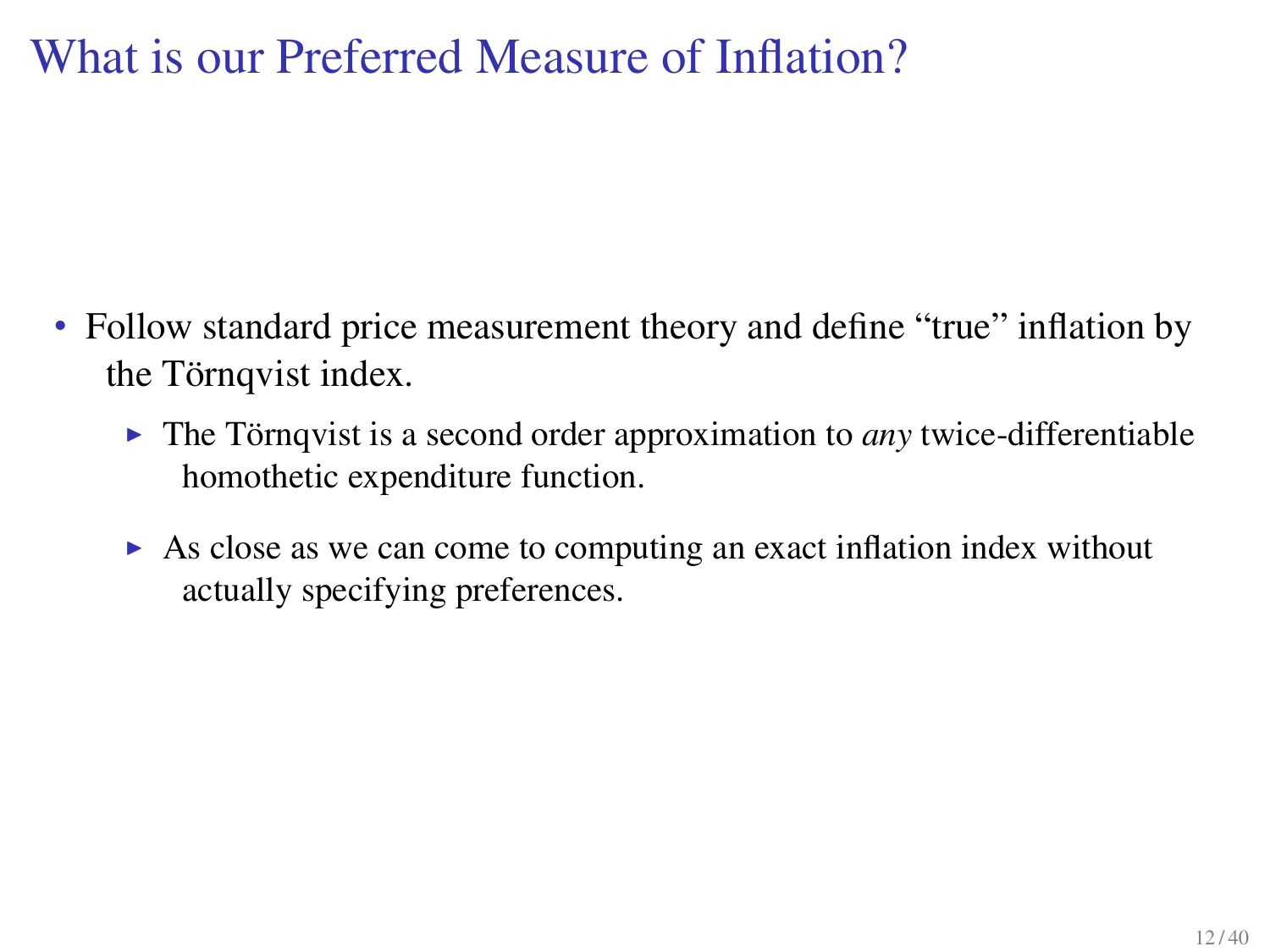# Törnqvist vs. CPI

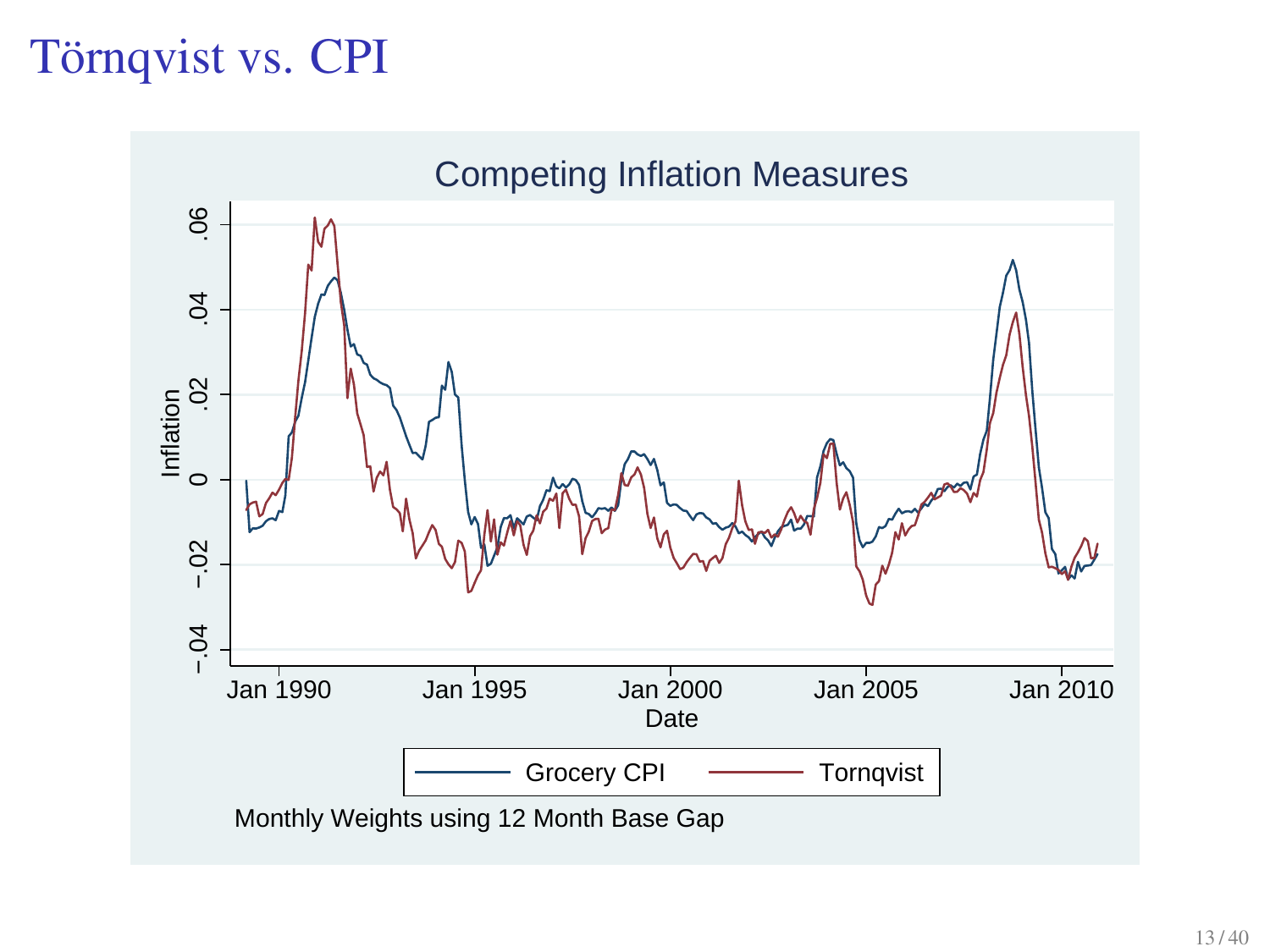### CPI error is not constant but flying around

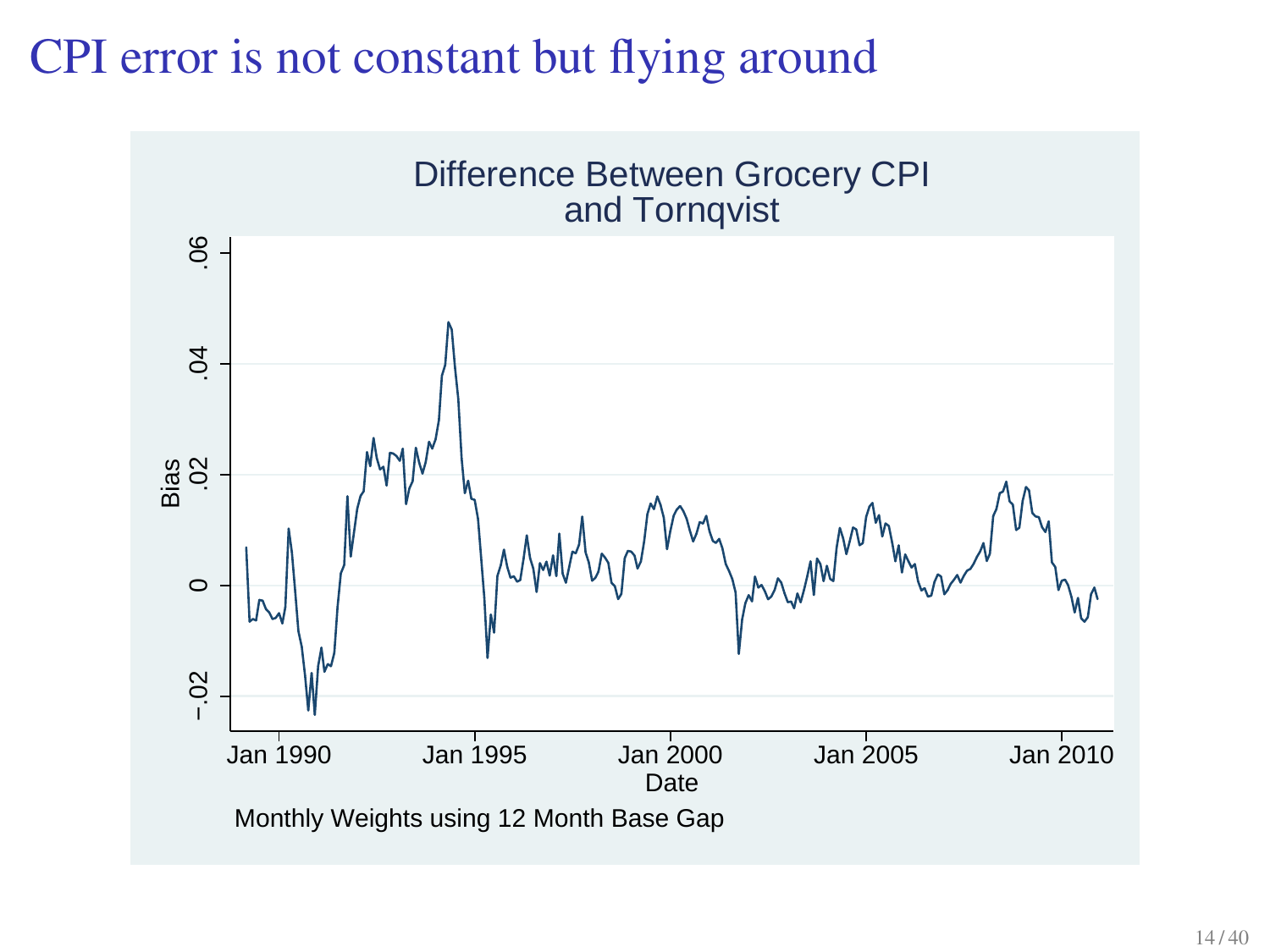## Bias Statistics

| <b>Index Bias</b>                      | $\pi^{\rm CPI} = \pi^T$ |
|----------------------------------------|-------------------------|
| <b>Annualized Total Bias</b>           | 0.625                   |
| <b>Standard Deviation of Bias</b>      | 0.961                   |
| <b>Annualized Total Bias (Post-93)</b> | 0.762                   |
| Standard Deviation of Bias (Post-93)   | 0.763                   |

- The mean bias is 0.62 percent, but the standard deviation of the bias is 0.96 percentage points.
- If the official inflation rate is one percent per year, the 95 percent confidence interval for the true inflation rate is between -1.68 and 2.28 percent. Thus, a one percent measured inflation rate would not be sufficient information for a central bank to know if the economy is in inflation or deflation. Similar result is reported by Broda and Weinstein [2010] for US.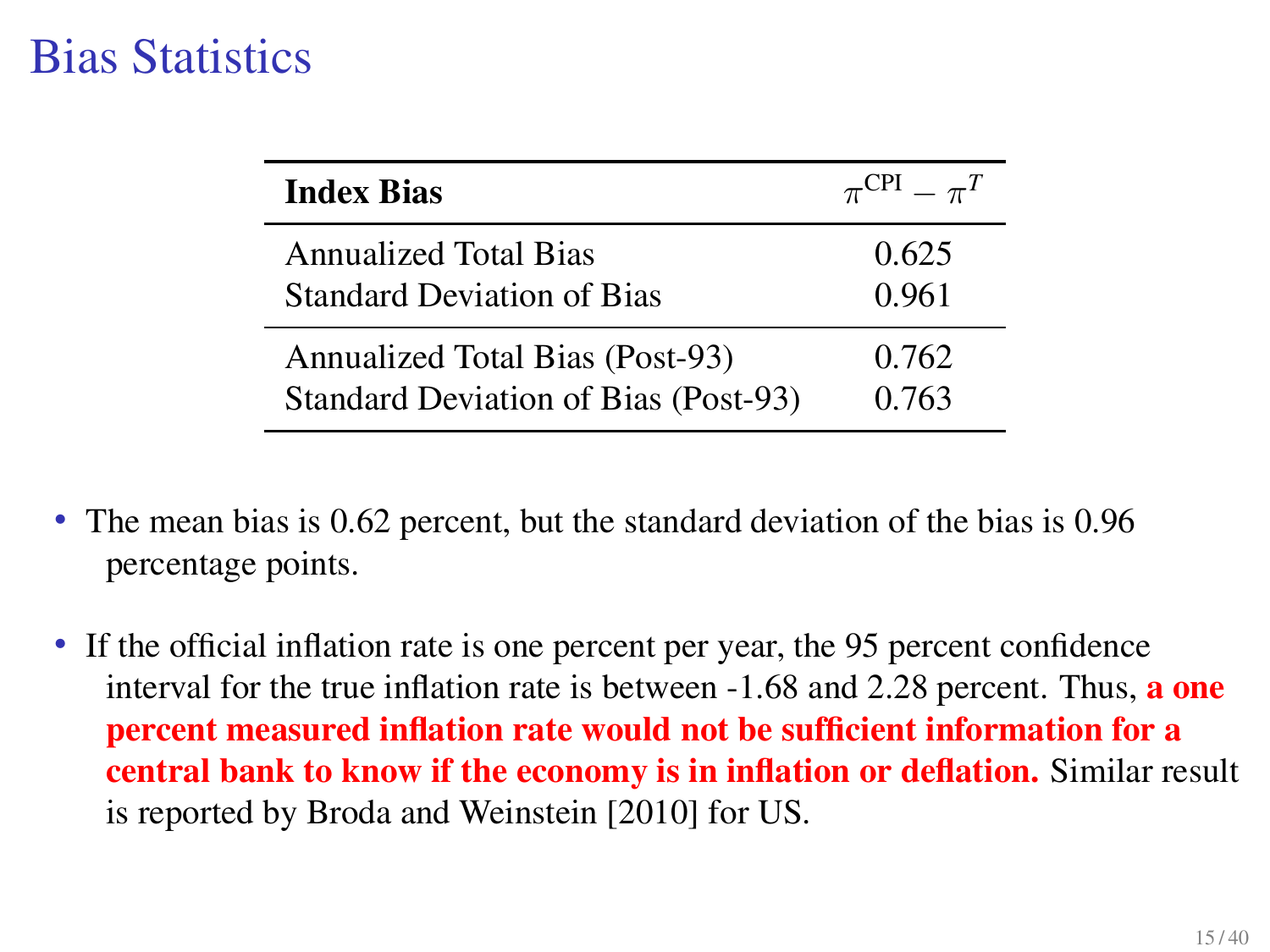### [Introduction](#page-2-0)

### [Data and Index Comparison](#page-7-0)

### [Simple Inference Theory](#page-15-0)

#### [Results](#page-19-0)

[Non-linear relationship between true inflation and the CPI](#page-20-0) [Microstructure behind the non-linearity](#page-25-0)

#### **[Extensions](#page-29-0)**

<span id="page-15-0"></span>[Are the results due to dataset differences?](#page-32-0) [Are other price index methodologies superior?](#page-34-0)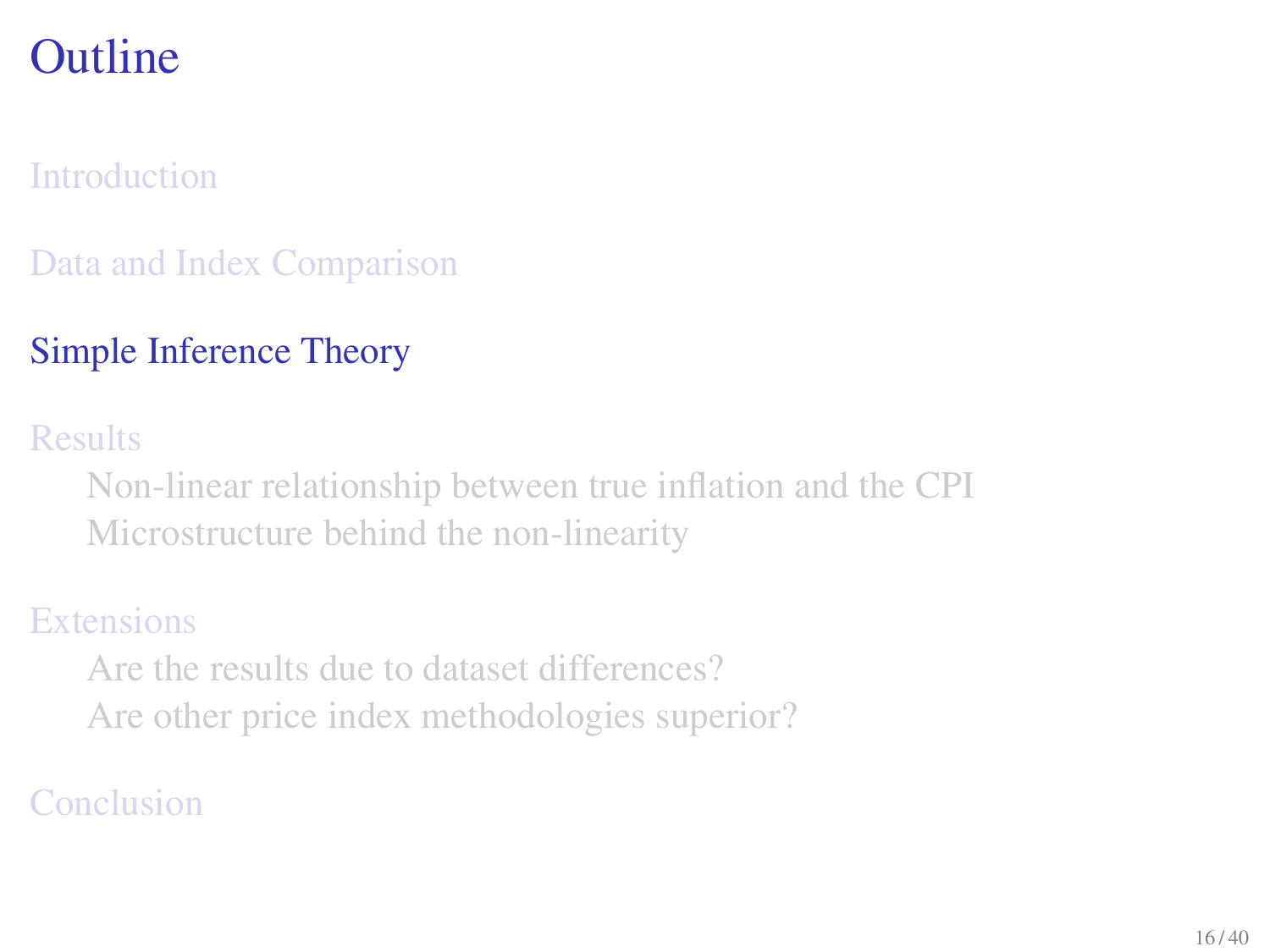What has the price measurement literature focused on?

- The price measurement literature asks, "how well does the CPI measure the truth?"
	- If we denote CPI inflation by  $\pi_t^{CPI}$ , true inflation by  $\pi_t^T$ , and measurement error by  $\phi_t$ , price measurement papers examine

$$
\pi_t^{CPI} = \pi_t^T + \phi_t \tag{1}
$$

- $\triangleright$  Prior work on price measurement has focused on the link between true and measured inflation by estimating  $\pi_t^{CPI} = \pi_t^T + \alpha + \epsilon_t$ , where  $E[\epsilon_t] = 0$ , and  $\phi_t = \alpha + \epsilon_t.$
- But many economists want to know what is the expectation of true inflation conditional on the CPI, i.e.  $E\left[\pi_t^T | \pi_t^{CPI}\right]$ .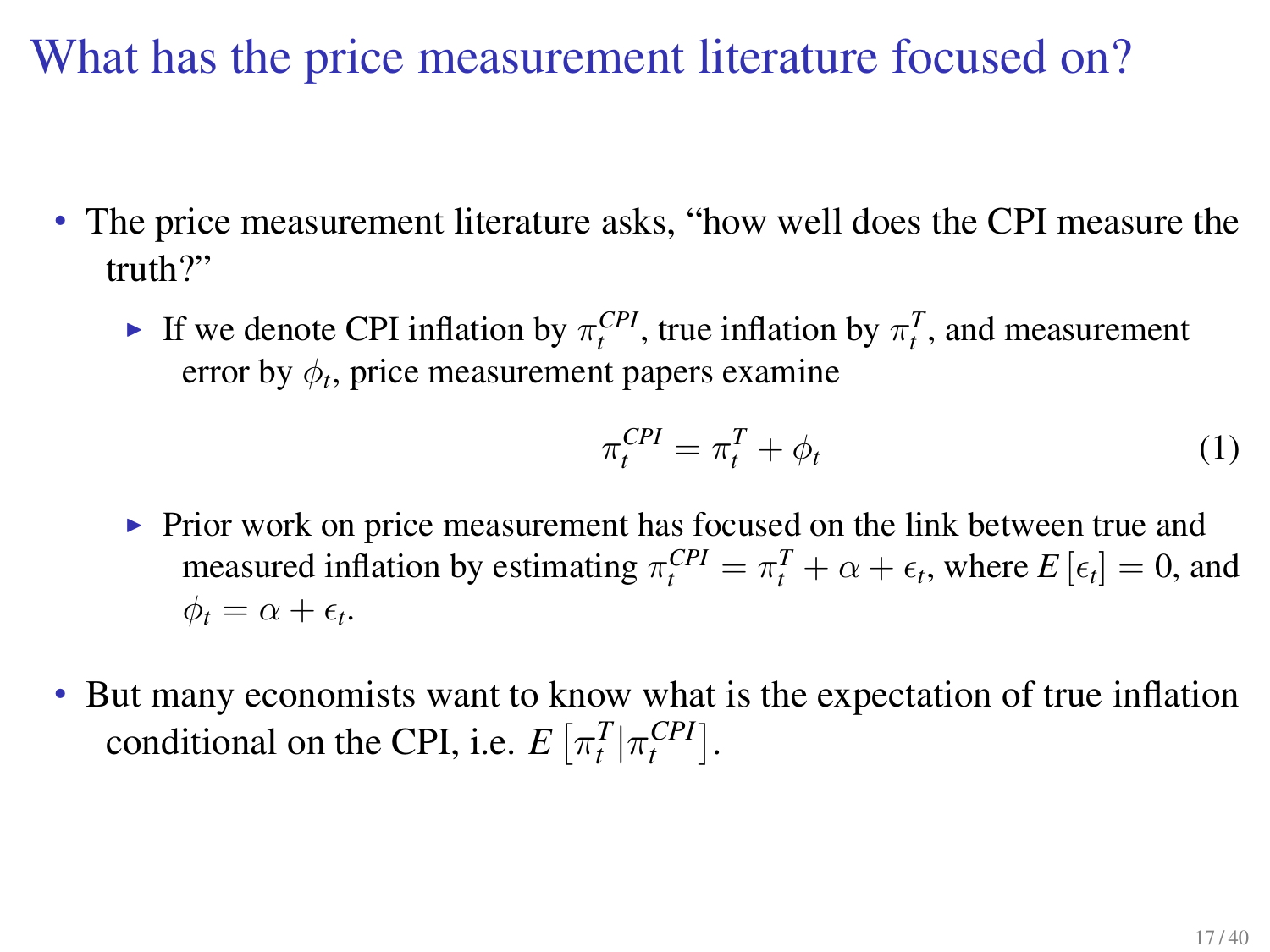What is the relationship between the truth and the CPI?

• Under some conditions,

<span id="page-17-0"></span>
$$
E\left(\pi_t^T|\pi_t^{CPI}\right) = E\left(\pi_t^T\right) + \frac{Cov\left(\pi_t^T, \pi_t^{CPI}\right)}{Var\left(\pi_t^{CPI}\right)} \left[\pi_t^{CPI} - E\left(\pi_t^{CPI}\right)\right]
$$
(2)

• We can rewrite equation [2](#page-17-0) in terms of a regression coefficient, *β*, obtained from regressing  $\pi_t^T$  on  $\pi_t^{CPI}$ :

$$
\beta \equiv \frac{Cov\left(\pi_t^T, \pi_t^{CPI}\right)}{Var\left(\pi_t^{CPI}\right)} = \frac{Var\left(\pi_t^T\right) + Cov\left(\pi_t^T, \phi_t\right)}{Var\left(\pi_t^T\right) + Var\left(\phi_t\right) + 2Cov\left(\pi_t^T, \phi_t\right)}\tag{3}
$$

• If no variance in measurement error,  $\beta = 1$ , but otherwise one cannot express true inflation as measured inflation plus a constant.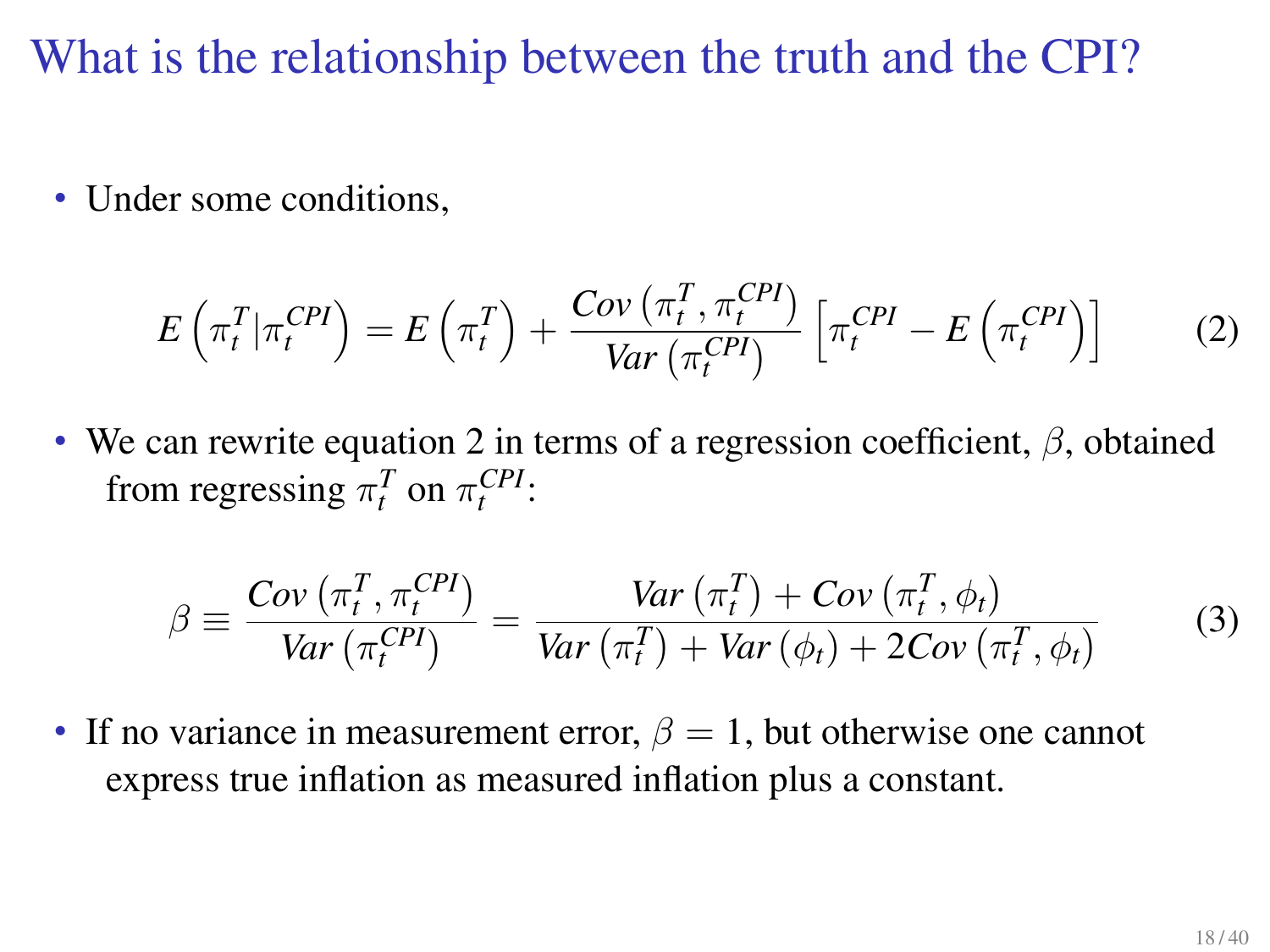### *β* is smaller than one, and depends on the SNR

• If 
$$
Cov(\pi_t^T, \phi_t) = 0
$$
,  $Cov(\pi_t^T, \pi_t^{CPI}) = Var(\pi_t^T)$ , and

$$
\beta = \frac{Var\left(\pi_t^T\right)}{Var\left(\pi_t^T\right) + Var\left(\phi_t\right)} = \frac{Var\left(\pi_t^T\right) / Var\left(\phi_t\right)}{Var\left(\pi_t^T\right) / Var\left(\phi_t\right) + 1} \le 1 \tag{4}
$$

- The  $\frac{Var(\pi_t^T)}{Var(\phi_t)}$  $\frac{\partial u(t)}{\partial a(t)}$  is the signal-to-noise ratio.
- If the CPI Noise is classical  $\beta$  will vary with *Var*  $(\pi_t^T)$ .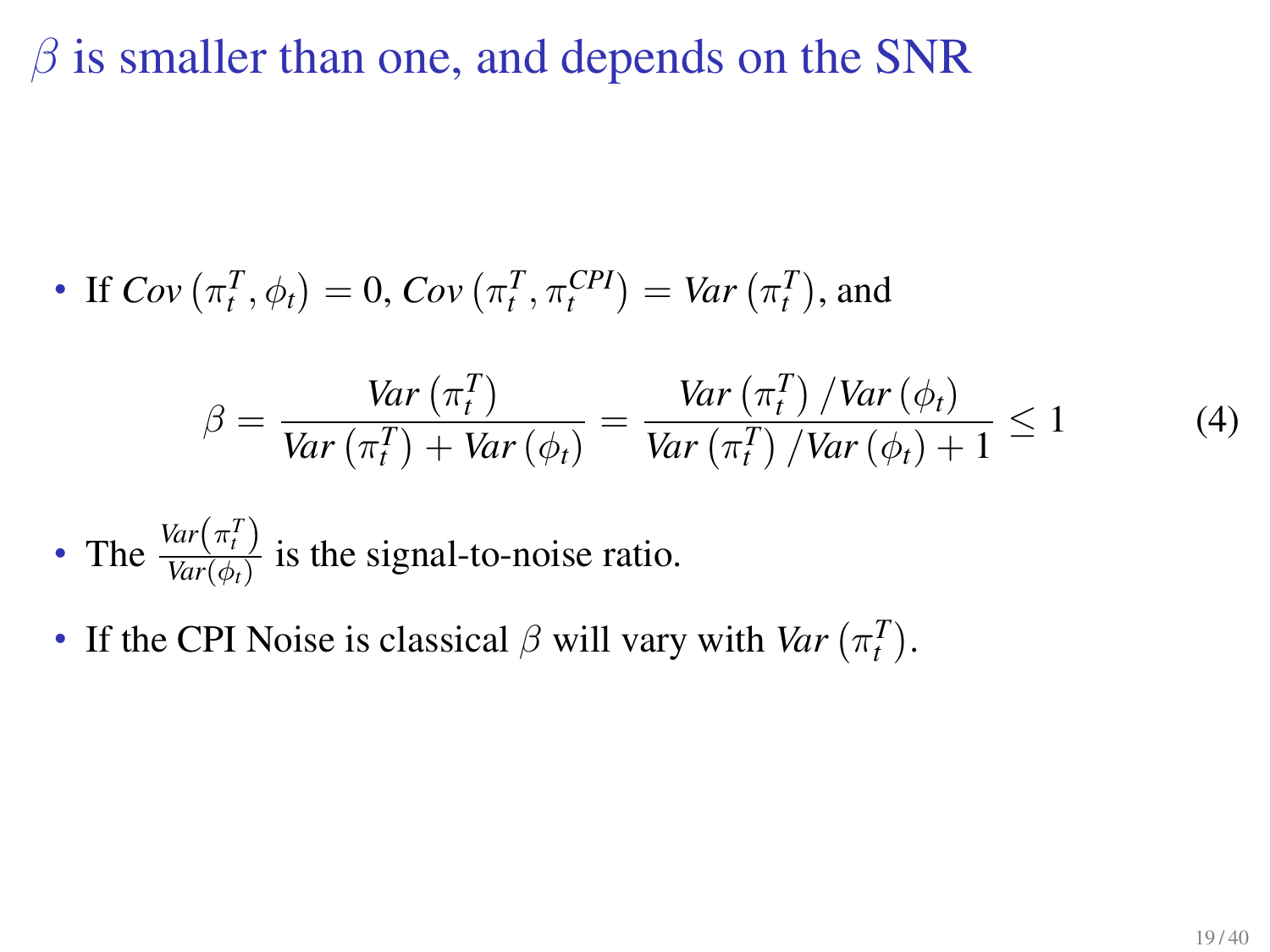### [Introduction](#page-2-0)

[Data and Index Comparison](#page-7-0)

[Simple Inference Theory](#page-15-0)

#### [Results](#page-19-0)

### [Non-linear relationship between true inflation and the CPI](#page-20-0) [Microstructure behind the non-linearity](#page-25-0)

#### [Extensions](#page-29-0)

<span id="page-19-0"></span>[Are the results due to dataset differences?](#page-32-0) [Are other price index methodologies superior?](#page-34-0)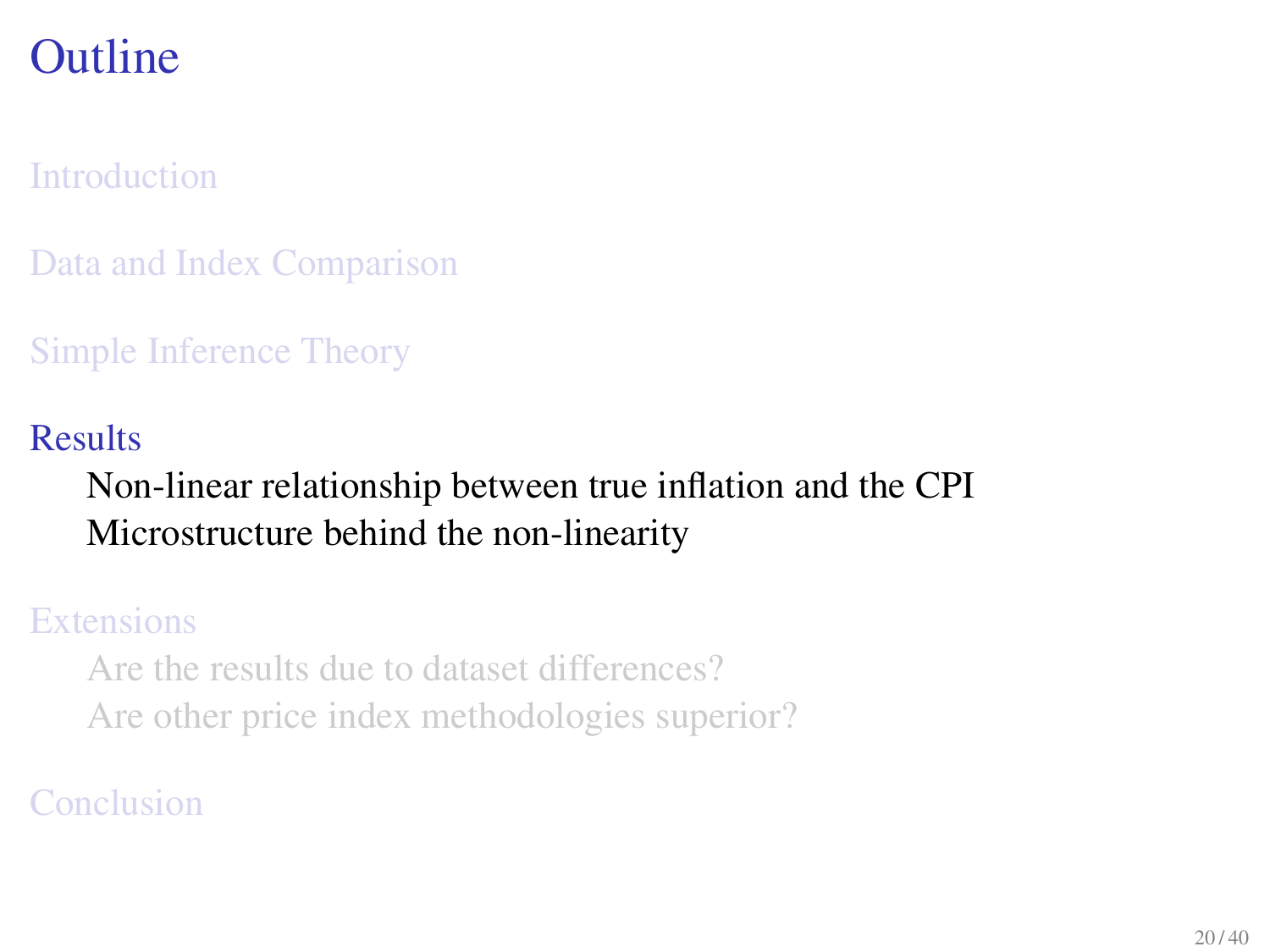### [Introduction](#page-2-0)

[Data and Index Comparison](#page-7-0)

[Simple Inference Theory](#page-15-0)

#### [Results](#page-19-0)

### [Non-linear relationship between true inflation and the CPI](#page-20-0)

[Microstructure behind the non-linearity](#page-25-0)

### **[Extensions](#page-29-0)**

<span id="page-20-0"></span>[Are the results due to dataset differences?](#page-32-0) [Are other price index methodologies superior?](#page-34-0)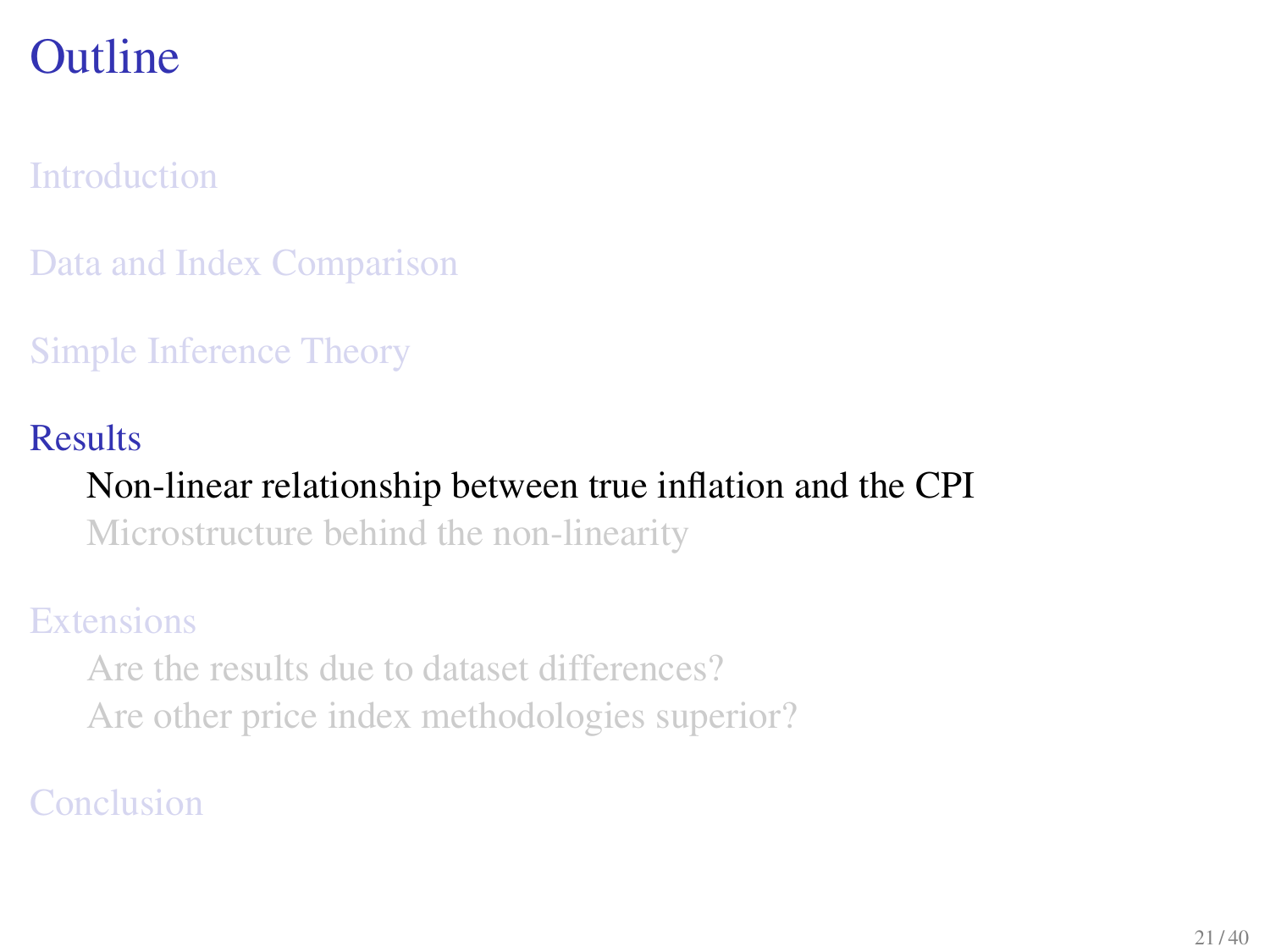### Plotting the Data: Törnqvist vs. CPI Inflation

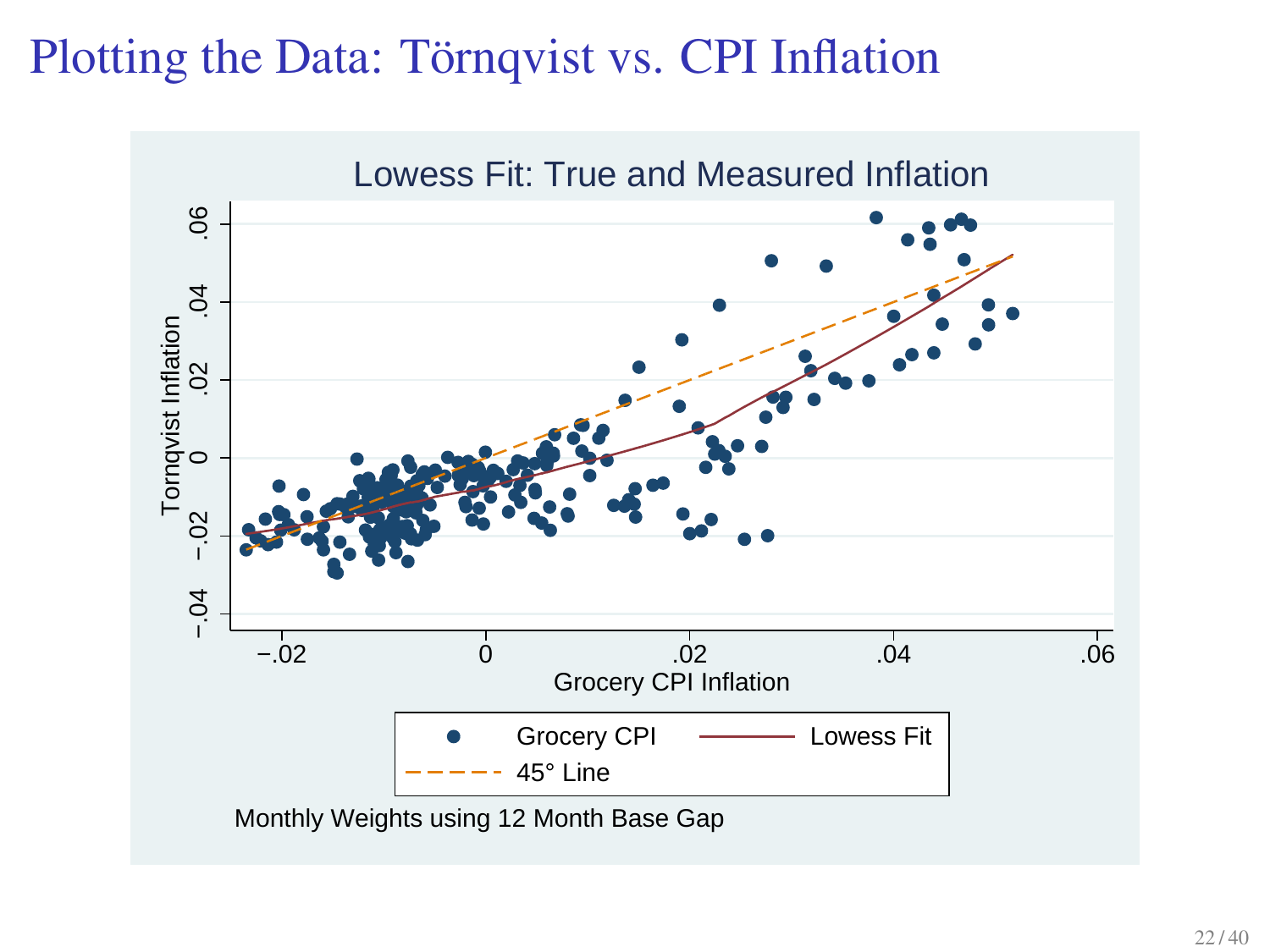## Formally Testing the Non-Linearity

|                              | Dependent Variable: Törnqvist |              |             |             |
|------------------------------|-------------------------------|--------------|-------------|-------------|
| Grocery CPI                  | $0.832***$                    | $0.553***$   |             |             |
|                              | (0.148)                       | (0.151)      |             |             |
| Grocery $CPI2$               |                               | $0.119**$    |             |             |
|                              |                               | (0.049)      |             |             |
| Knot                         |                               |              | $1\%$       | 2.385%      |
| Grocery CPI $(<$ Knot)       |                               |              | $0.398**$   | $0.505***$  |
|                              |                               |              | (0.189)     | (0.165)     |
| Grocery CPI $(>\text{Knot})$ |                               |              | $1.257***$  | $1.843***$  |
|                              |                               |              | (0.241)     | (0.446)     |
| Constant                     | $-0.584***$                   | $-0.908$ *** | $-0.894***$ | $-0.775***$ |
|                              | (0.173)                       | (0.224)      | (0.216)     | (0.183)     |
| <b>Observations</b>          | 262                           | 262          | 262         | 262         |
| Adjusted $R^2$               | 0.668                         | 0.717        | 0.713       | 0.739       |

Lag-11 Newey West standard errors in parentheses; \*  $(p<0.10)$ , \*\* $(p<0.05)$ , \*\*\*  $(p<0.01)$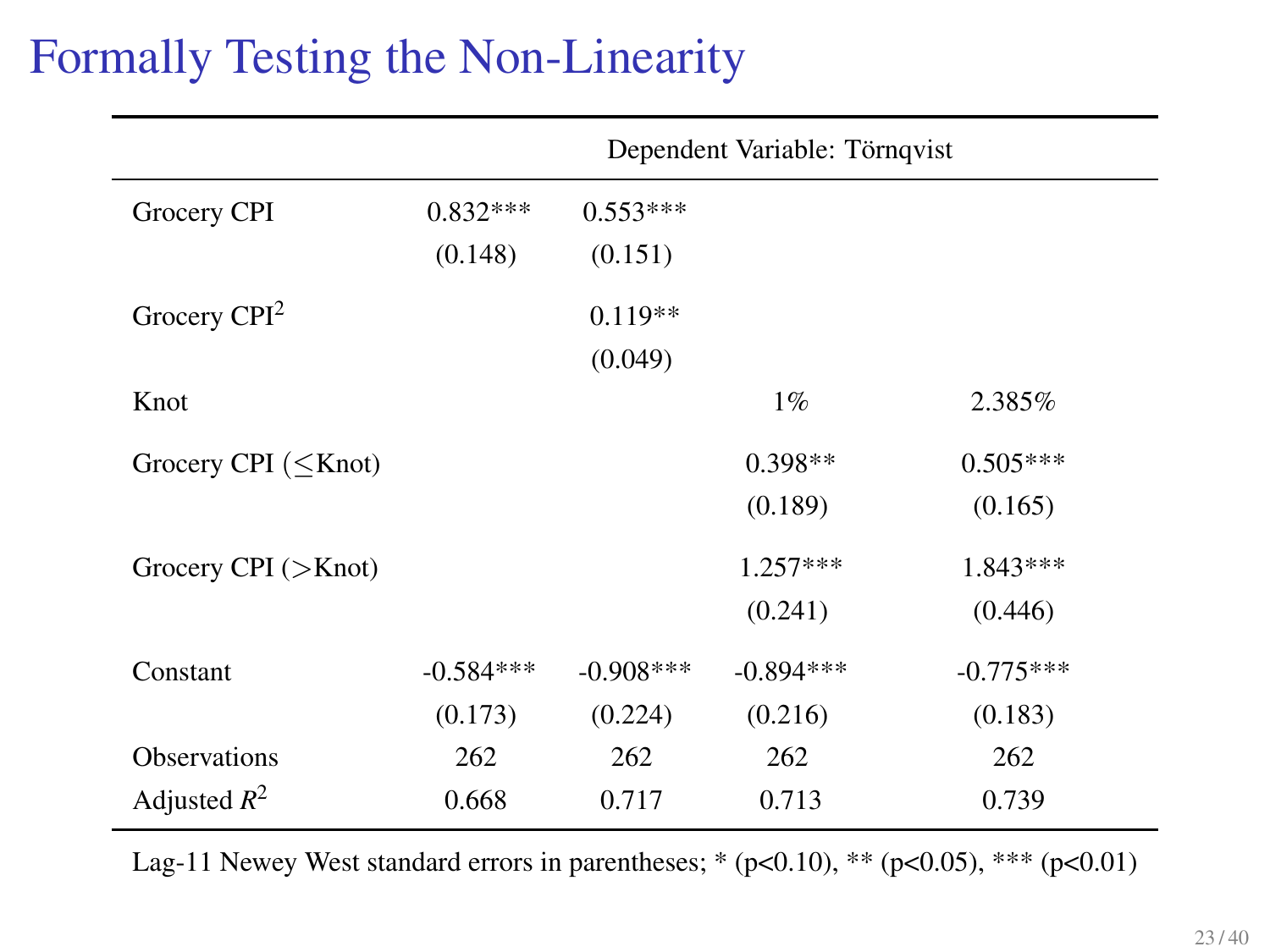# Implications of Non-Linearity

- How should we interpret a move in Japanese inflation from -1% to 2%?
	- $\triangleright$  From the symmetric spline regression, we can infer that an inflation rate of -1% per year corresponds to a true inflation rate of -1.2%. Very small bias when inflation is moderately negative. But a rise to 2% increases the magnitude of the bias dramatically, up to 1.8 percentage points.
	- An increase in CPI from  $-1\%$  to  $2\%$  corresponds an increase in true inflation from -1.2% to 0.2%
- However, further increases in CPI inflation imply much sharper rises in true inflation.
	- An increase in inflation from 2% to 5% would correspond to an increase in true inflation from 0.2% to 3.4%. Close to one-to-one relationship.
	- $\triangleright$  Central banks should pay much more attention to inflationary changes when inflation is high than when it is close to zero. A central bank that deems a movement in CPI inflation from -1 to 2 percent as the same as a movement from 2 to 5 percent is liable to dramatically overreact to inflation when it is low and and underreact when it is high.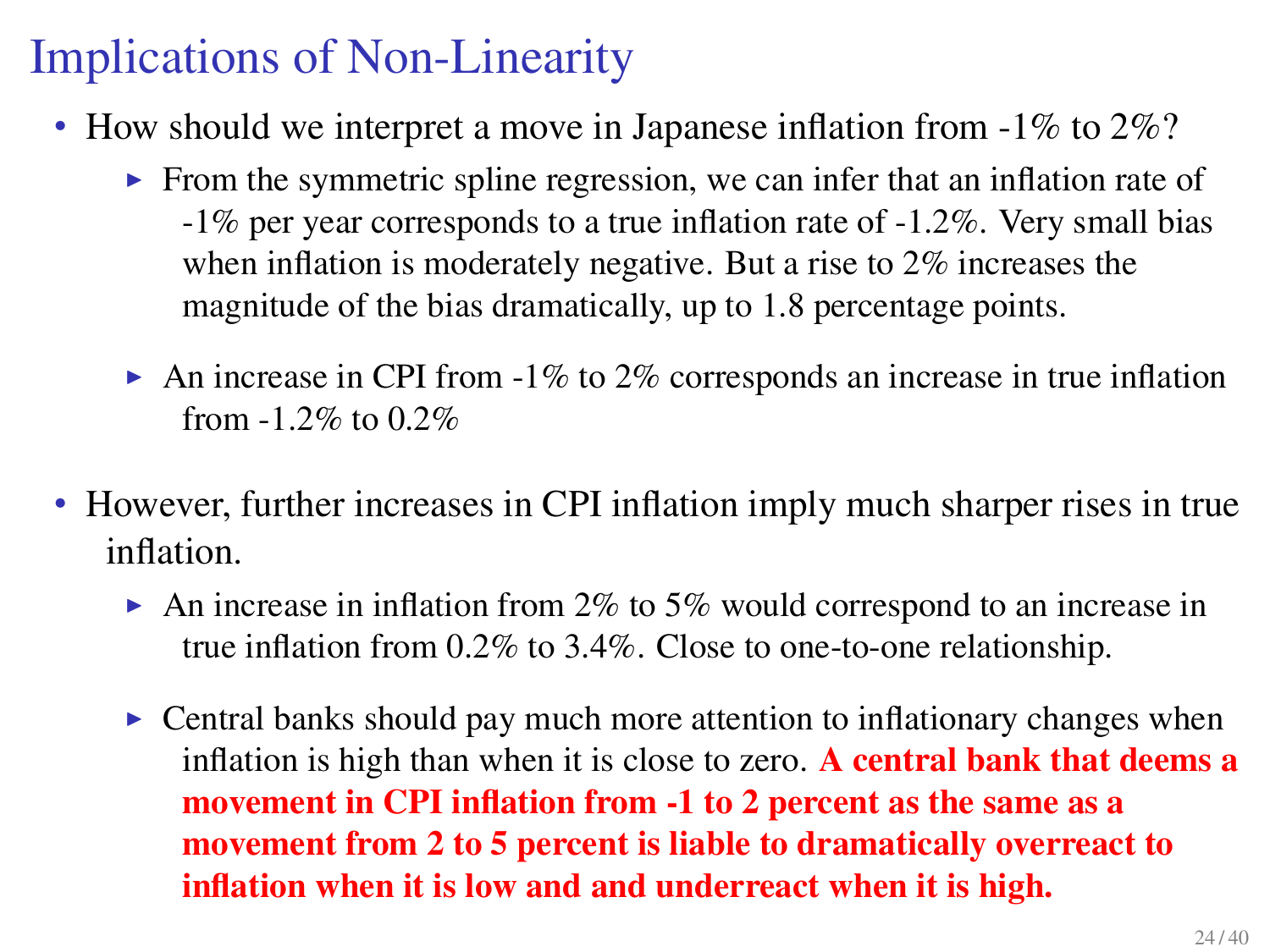### What Have We Learned So Far?

- Non-linear relationship between true inflation and CPI.
- This relationship crucially depends on the variance of true inflation rising with inflation.
- Assuming CPI errors are uncorrelated with true inflation and/or constant does not change the result.
- Next step: Understand the micro structure of these results.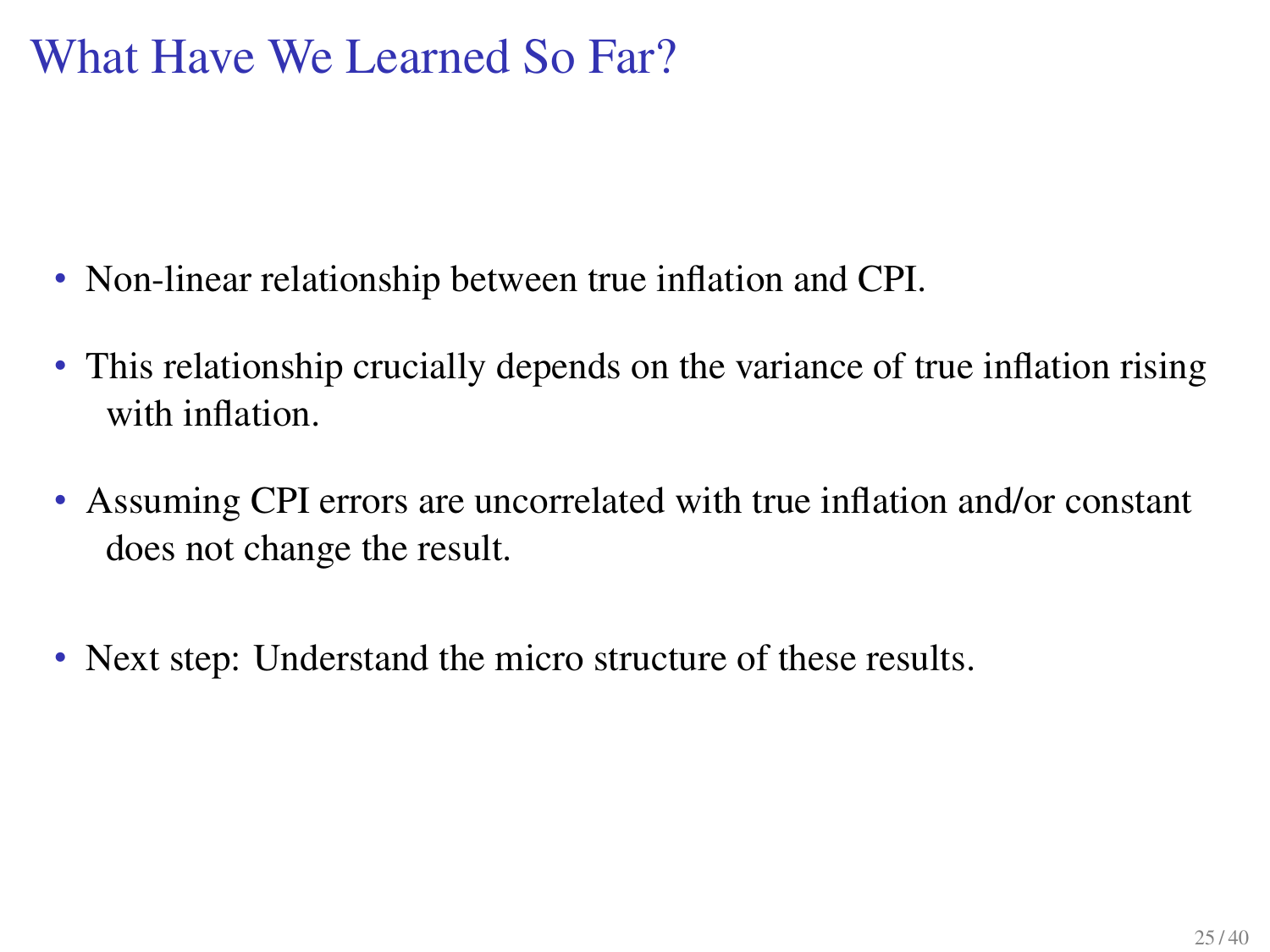### [Introduction](#page-2-0)

[Data and Index Comparison](#page-7-0)

[Simple Inference Theory](#page-15-0)

#### [Results](#page-19-0)

[Non-linear relationship between true inflation and the CPI](#page-20-0) [Microstructure behind the non-linearity](#page-25-0)

#### **[Extensions](#page-29-0)**

<span id="page-25-0"></span>[Are the results due to dataset differences?](#page-32-0) [Are other price index methodologies superior?](#page-34-0)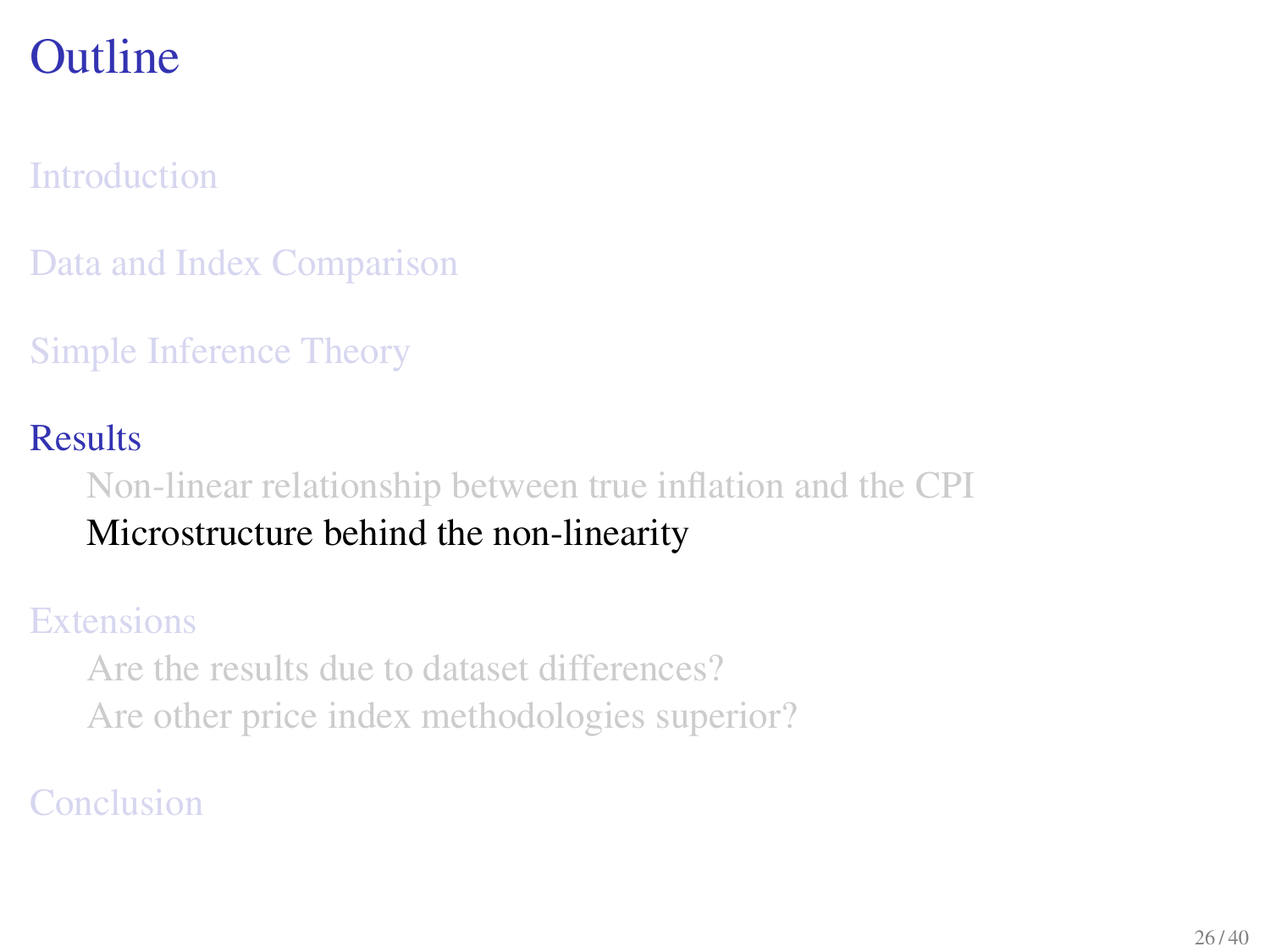### Micro-Structure Behind Non-Linearity Result

• For:

$$
\blacktriangleright \pi_{it} = \mu_t + \nu_{it},
$$

$$
\blacktriangleright \ \pi_t^T = \sum_{i=1}^n w_{it} \pi_{it}, \text{ and}
$$

$$
\blacktriangleright \ \pi_t^{CPI} = \pi_t^T + \phi_t = \sum_{i=1}^n (w_{it} + \epsilon_{it}) (\pi_{it} + \delta_{it})
$$

• We have that:

$$
\beta = \frac{Var(\pi_t^T)}{Var(\pi_t^T) + Var(\phi_t)}
$$
\n
$$
= \frac{\sigma_{\mu_t}^2 + \sigma_{\nu_t}^2 \sum_{i=1}^n s_{it-1}^2 + n \left[ \sigma_{\nu_t}^2 \gamma^2 / 4 \right]}{Var(\pi_t^T) + \sigma_{\delta_t}^2 \sum_{i=1}^n s_{it-1}^2 + n \left[ \sigma_{\epsilon_t}^2 \sigma_{\nu_t}^2 + \sigma_{\epsilon_t}^2 \sigma_{\delta_t}^2 + \frac{\gamma^2}{4} \left( \sigma_{\delta_t}^2 \sigma_{\nu_t}^2 \right) \right]}
$$
\n"CPI Noise" >0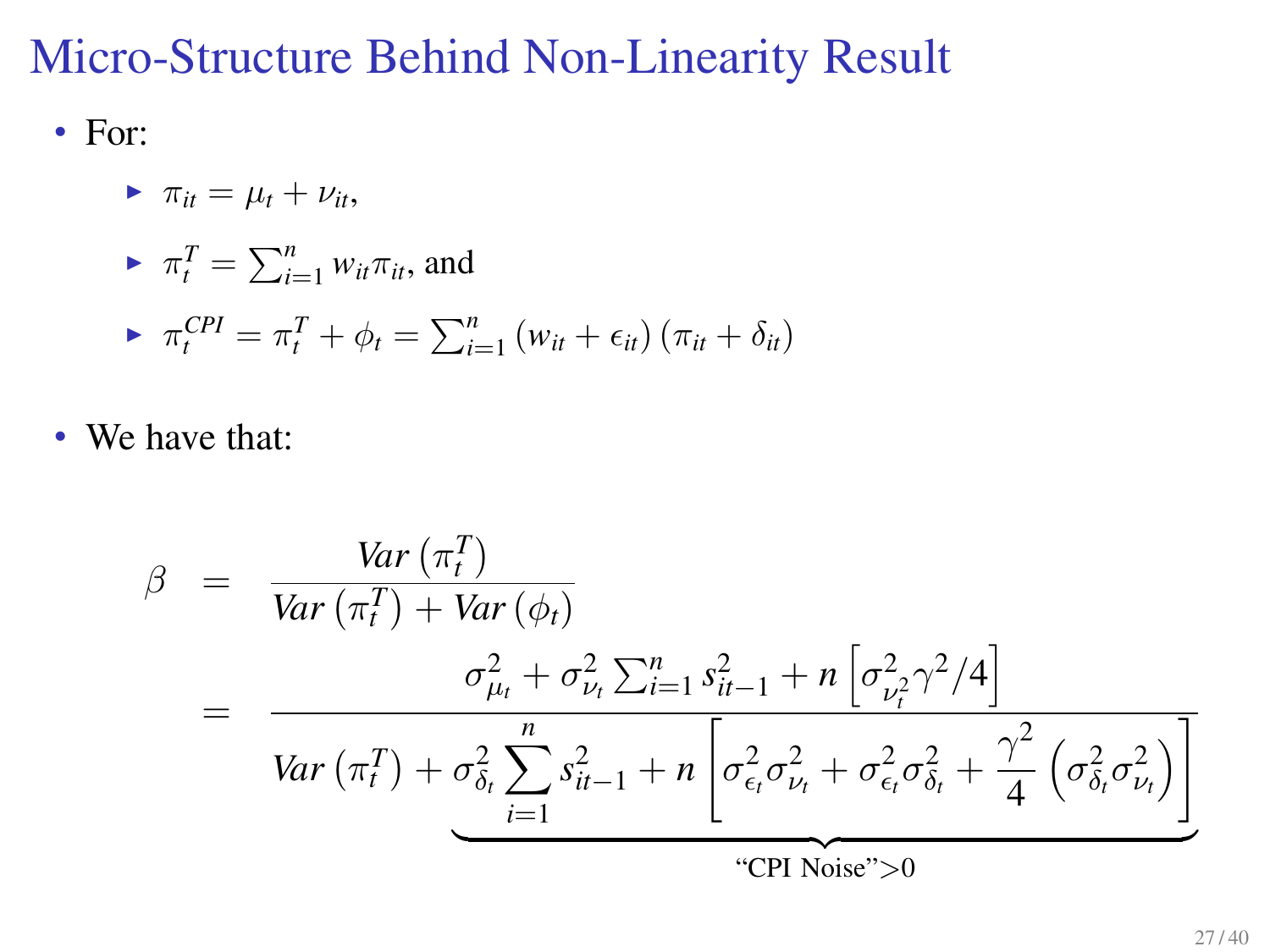# Decomposing *β* into Micro-Components

|                                                               | Full       | Ratio in High vs. Low Inflation Samples |            |              |
|---------------------------------------------------------------|------------|-----------------------------------------|------------|--------------|
|                                                               | Sample     | 1% Knot                                 | $2\%$ Knot | $2.4\%$ Knot |
| $\beta(\pi^{\rm CPI}, \pi^T)$                                 | 0.833      | 2.56                                    | 3.42       | 3.65         |
| $\sigma_{\pi^T}^2$                                            | $3.18e-04$ | 10.41                                   | 8.01       | 5.68         |
| Var of idiosyncratic component: $\sigma_v^2$                  | 3.49       | 2.46                                    | 2.55       | 2.34         |
| Var of aggregate component: $\sigma_{\mu}^2$                  | 0.79       | 7.45                                    | 5.77       | 4.16         |
| Var of upper-level weighting errors: $\sigma_{\varepsilon}^2$ | 0.32       | 1.14                                    | 1.19       | 1.35         |
| Var of lower-level measurement errors: $\sigma_s^2$           | 2.83       | 1.57                                    | 1.60       | 1.62         |
| Var of "CPI Noise"                                            | 0.20       | 2.36                                    | 2.49       | 2.56         |
| $\gamma_t$                                                    | $-0.68$    |                                         |            |              |

Entries for  $\sigma_{\nu}^2$ ,  $\sigma_{\mu}^2$ ,  $\sigma_{\varepsilon}^2$ ,  $\sigma_{\delta}^2$ , and the CPI Noise are divided by the entry for  $\sigma_{\pi}^2$ .

 $\sigma_{\nu}^2$ ,  $\sigma_{\epsilon}^2$ ,  $\sigma_{\delta}^2$  reports the mean of these variances across items.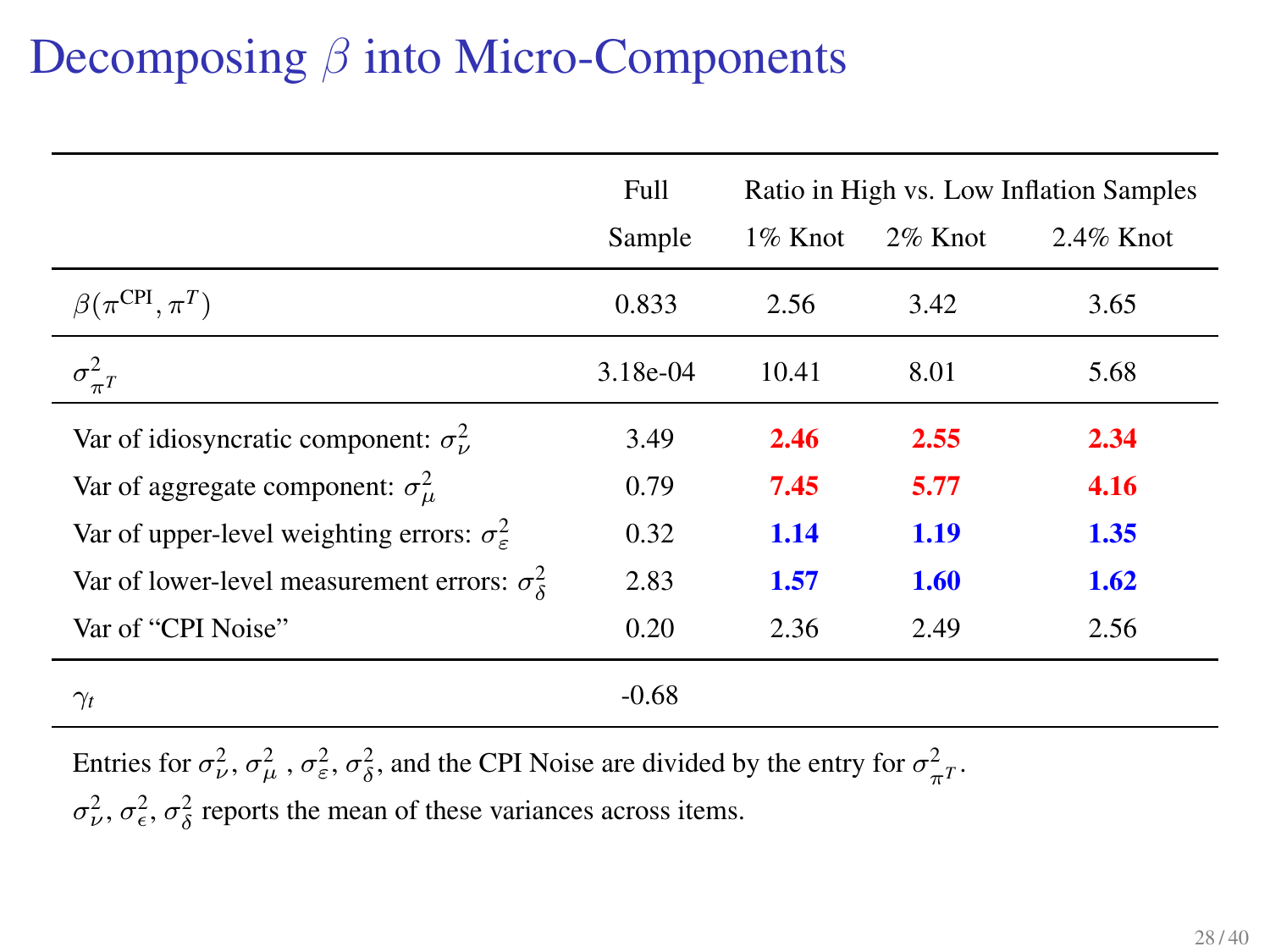## Lower vs. Upper-Level Errors

- How much of the variance in the CPI noise would fall if we eliminated upper-level errors by setting  $\sigma_{\epsilon_t}^2 = 0$ ?
	- $\triangleright$  Eliminating upper-level weighting errors would only reduce the variance in CPI noise by 22%.
	- Eliminating lower-level measurement errors, i.e. setting  $\sigma_{\delta_t}^2 = 0$ , would reduce the variance in CPI noise by 88%.
- Major problem in the CPI is the existence of substantial formula biases and other measurement errors at the lower level.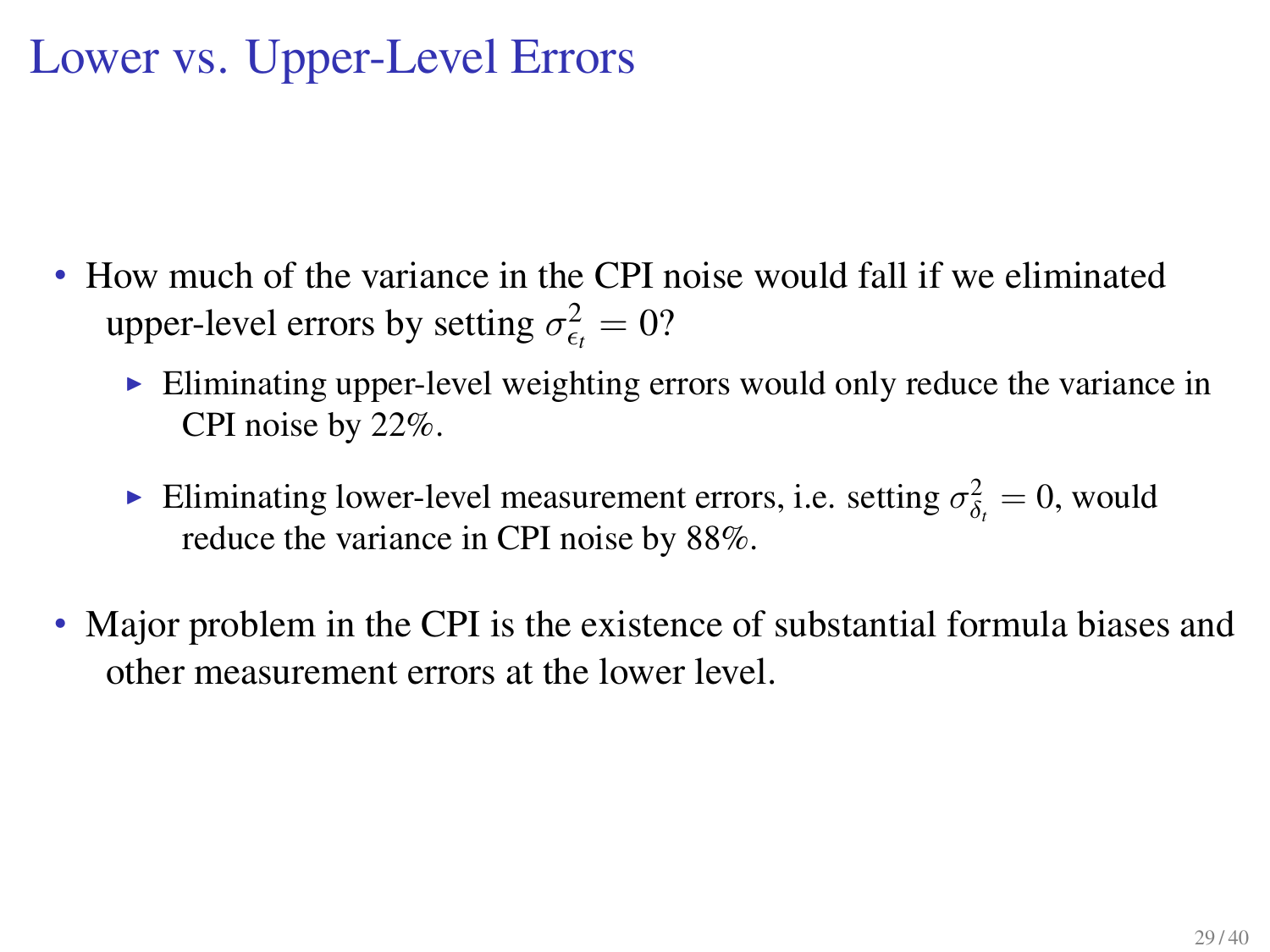[Introduction](#page-2-0)

[Data and Index Comparison](#page-7-0)

[Simple Inference Theory](#page-15-0)

[Results](#page-19-0)

[Non-linear relationship between true inflation and the CPI](#page-20-0) [Microstructure behind the non-linearity](#page-25-0)

#### **[Extensions](#page-29-0)**

<span id="page-29-0"></span>[Are the results due to dataset differences?](#page-32-0) [Are other price index methodologies superior?](#page-34-0)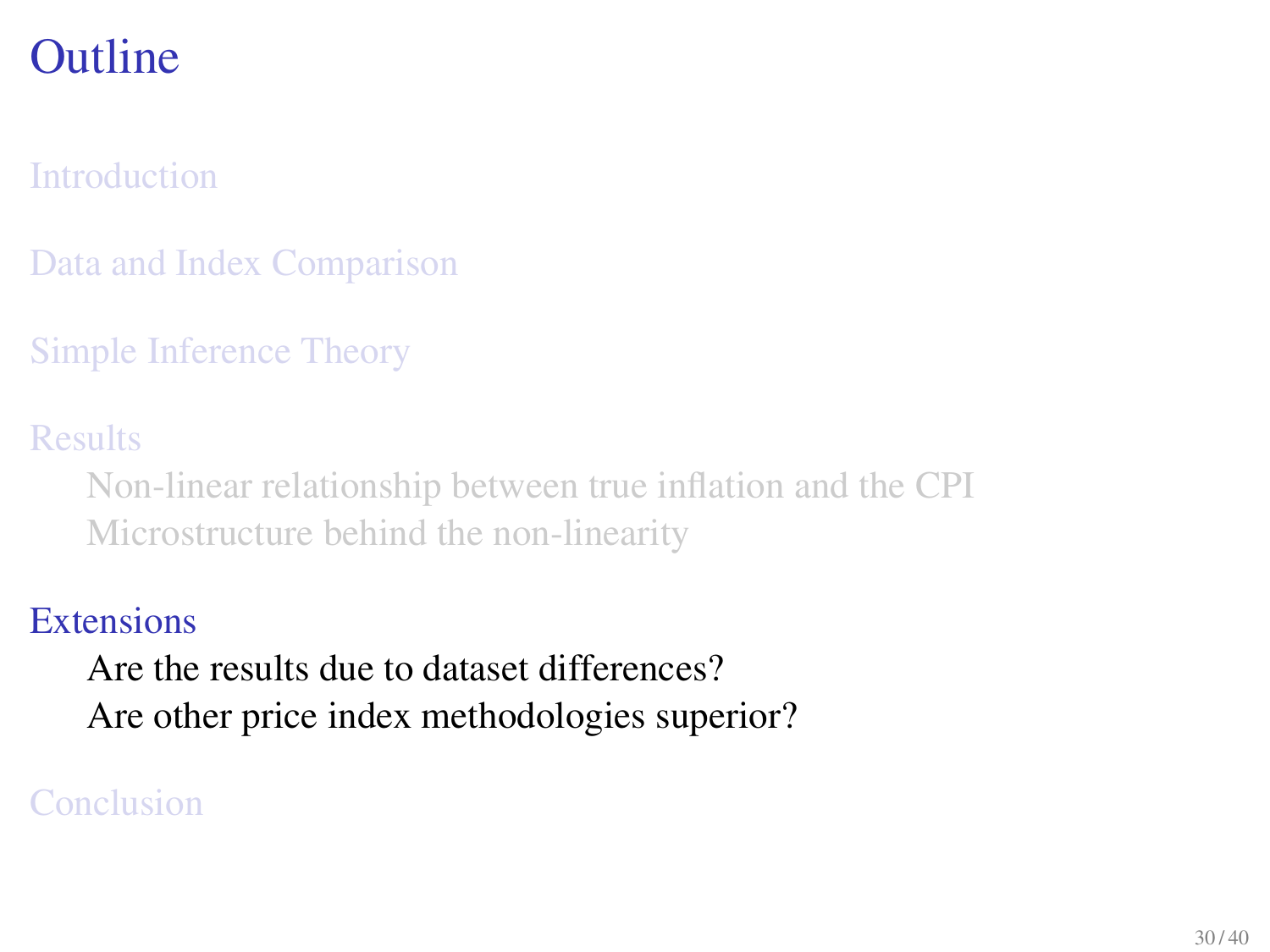### **Extensions**

- Do the errors arise because of differences between the Nikkei Data and the CPI Data?
	- $\triangleright$  No, if we replicate the CPI methodology using Nikkei Data we obtain the same pattern.
- Does the U.S. PCE Deflator Methodology Work Better?
	- $\triangleright$  Yes, similar knot but the bias is less.
- Is the problem sampling or formula errors?
	- If we replicate the U.S. CPI sampling procedures, but switch to a Törnqvist aggregation structure at the lower level, most of the bias and nonlinearity goes away.
		- $\triangleright$  Suggests the problem is the formula error at the lower level not the sampling error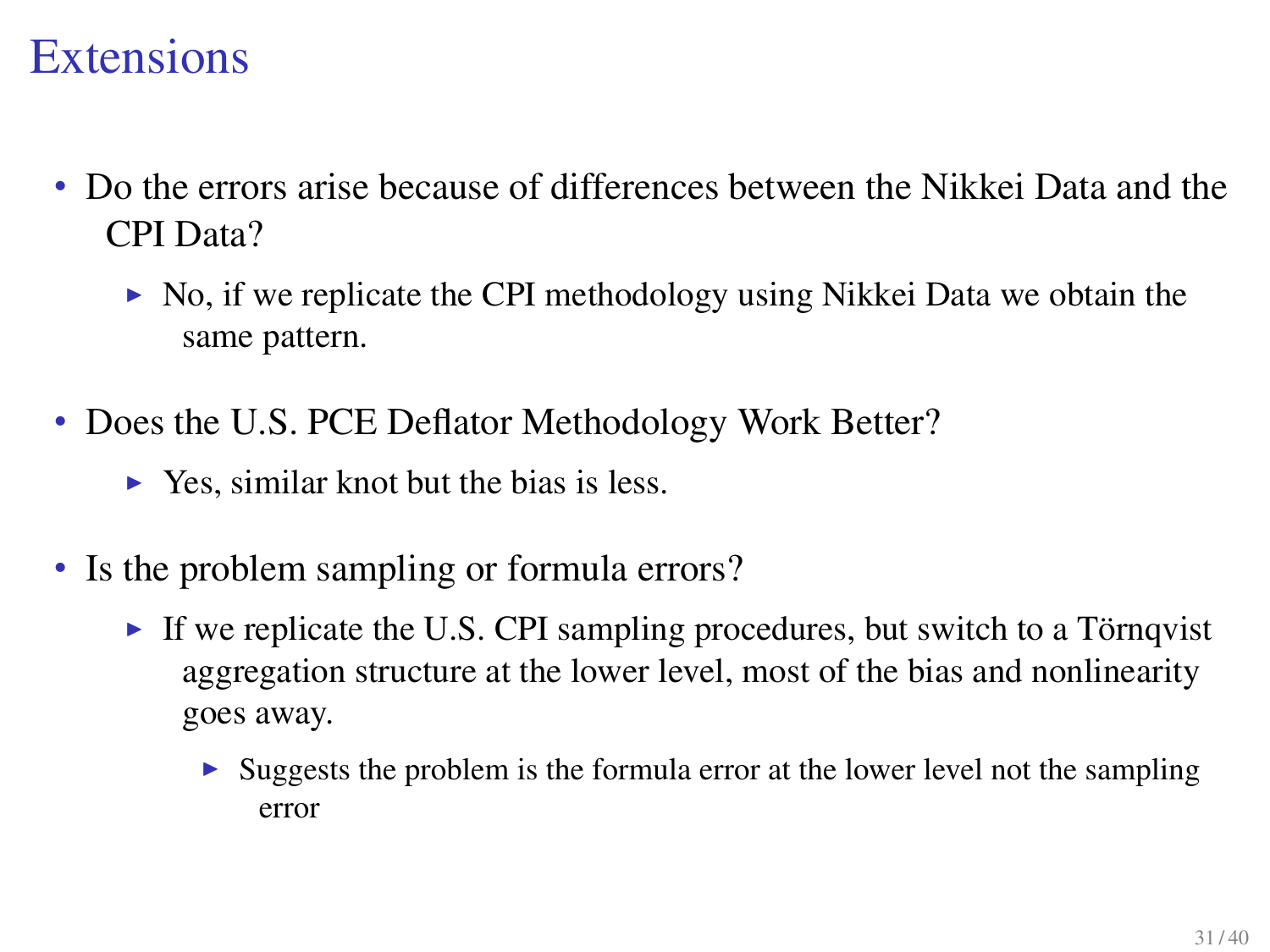# Differences Between the CPI, PCE-D, and the Törnqvist

- Sampling
	- $\triangleright$  J-CPI uses purposive samples of prices and ignores sale prices.
	- $\triangleright$  PCE deflator (PCE-D) uses random sample of prices and includes sale prices.
- Formula
	- $\triangleright$  J-CPI: Dutot index nested in a Laspeyres index
	- $\triangleright$  PCE-D: Jevons index nested in a quasi Törnqvist Index
		- In Dutot index is an arithmetic price average; Jevons is a geometric average.
- Weighting
	- $\triangleright$  Upper-level weights are historic (J-CPI) and based on long-time averages (J-CPI and PCE-D).
	- $\triangleright$  Neither index employs lower-level weighting.
	- $\triangleright$  Törnqvist weights change month to month and are correlated with price changes, while CPI and PCE-D lower-level weights are not.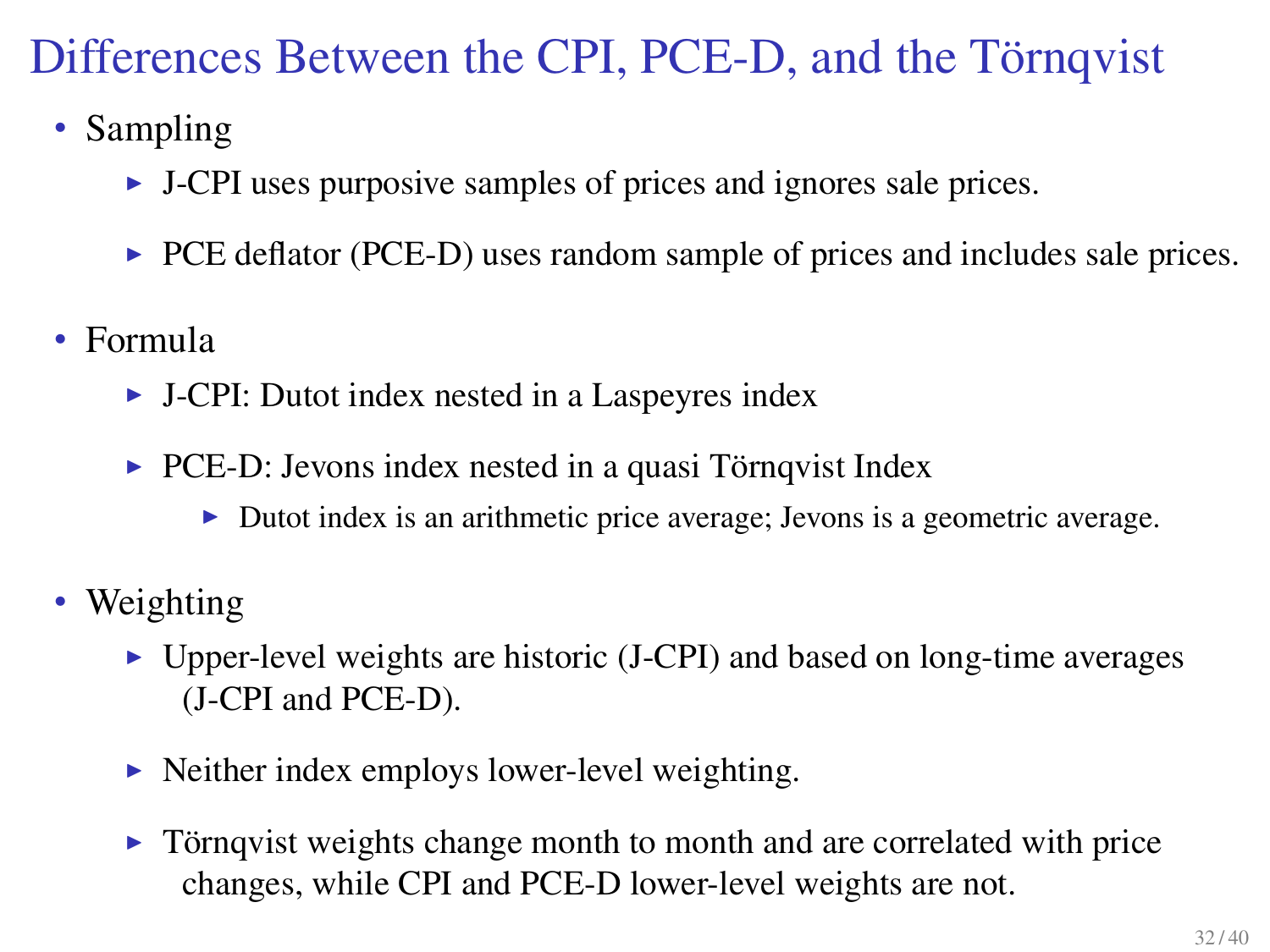### [Introduction](#page-2-0)

[Data and Index Comparison](#page-7-0)

[Simple Inference Theory](#page-15-0)

[Results](#page-19-0)

[Non-linear relationship between true inflation and the CPI](#page-20-0) [Microstructure behind the non-linearity](#page-25-0)

#### **[Extensions](#page-29-0)**

#### [Are the results due to dataset differences?](#page-32-0)

<span id="page-32-0"></span>[Are other price index methodologies superior?](#page-34-0)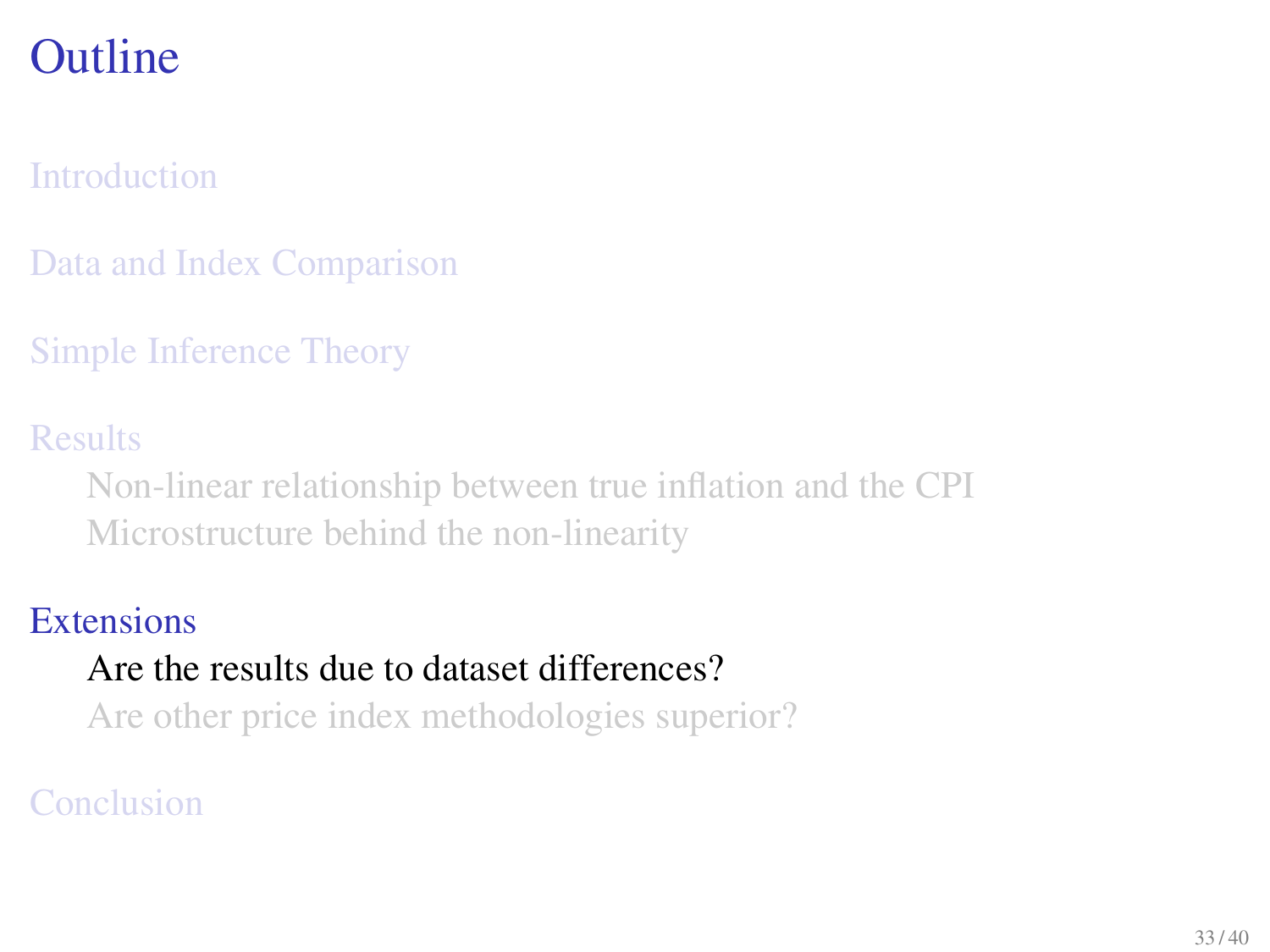# Replicating CPI Methodology Using Nikkei Data

|                              | Dependent Variable: Törnqvist |             |             |             |
|------------------------------|-------------------------------|-------------|-------------|-------------|
| Replicated CPI               | $0.671***$                    | $0.608***$  |             |             |
|                              | (0.095)                       | (0.061)     |             |             |
| Replicated CPI <sup>2</sup>  |                               | $0.119**$   |             |             |
|                              |                               | (0.049)     |             |             |
| Knot                         |                               |             | $1\%$       | 1.5%        |
| Replicated CPI $(<$ Knot)    |                               |             | $0.434**$   | $0.464***$  |
|                              |                               |             | (0.097)     | (0.090)     |
| Replicated CPI $($ >Knot $)$ |                               |             | $1.075***$  | $1.181***$  |
|                              |                               |             | (0.094)     | (0.124)     |
| Constant                     | $-0.622***$                   | $-0.849***$ | $-0.852***$ | $-0.804***$ |
|                              | (0.150)                       | (0.189)     | (0.176)     | (0.164)     |
| <b>Observations</b>          | 113                           | 113         | 113         | 113         |
| Adjusted $R^2$               | 0.748                         | 0.794       | 0.810       | 0.812       |

Lag-11 Newey West standard errors in parentheses; \* (p<0.10), \*\* (p<0.05), \*\*\* (p<0.01) Note that this series covers 2000–2010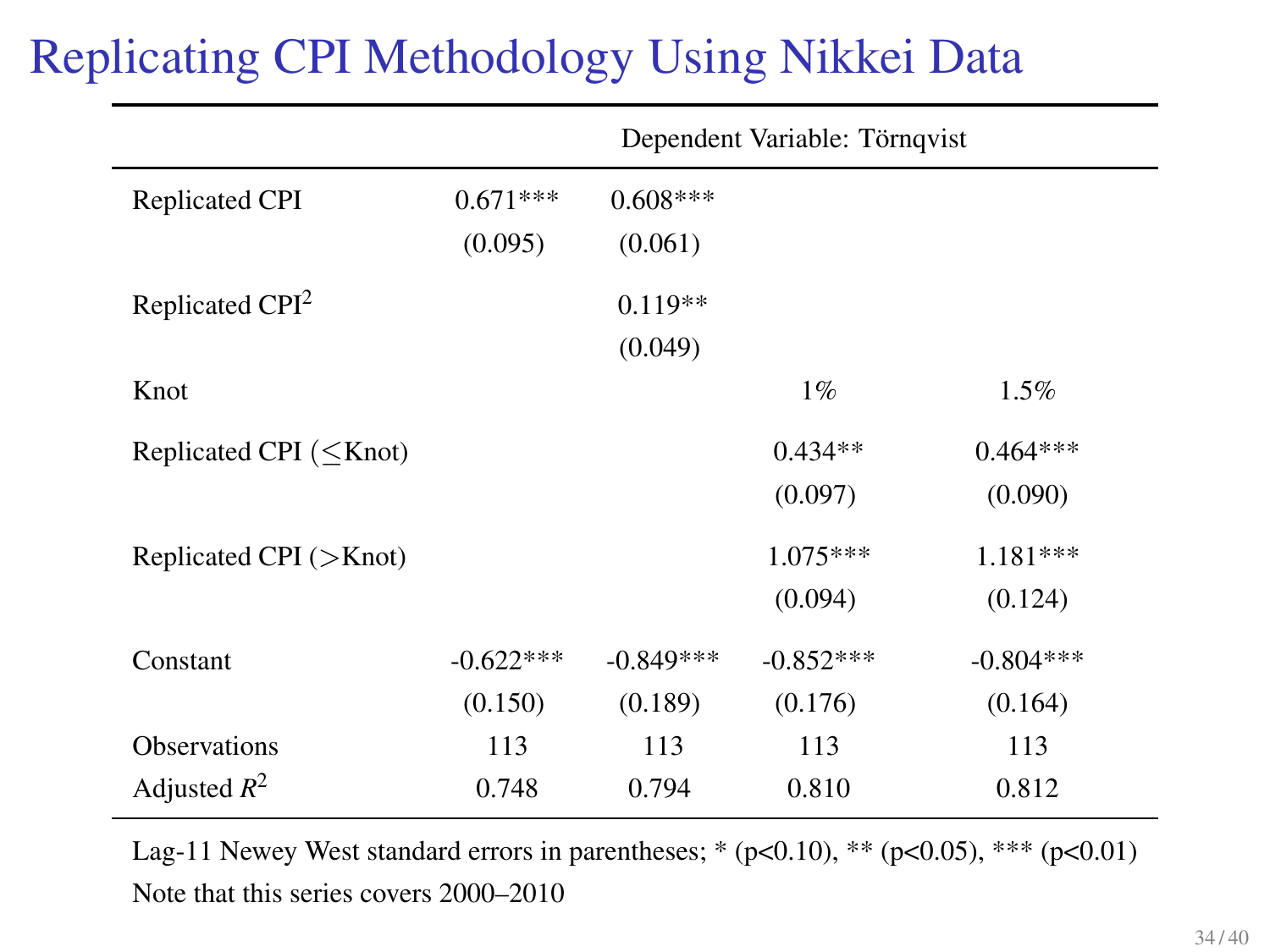### [Introduction](#page-2-0)

[Data and Index Comparison](#page-7-0)

[Simple Inference Theory](#page-15-0)

[Results](#page-19-0)

[Non-linear relationship between true inflation and the CPI](#page-20-0) [Microstructure behind the non-linearity](#page-25-0)

#### **[Extensions](#page-29-0)**

[Are the results due to dataset differences?](#page-32-0)

<span id="page-34-0"></span>[Are other price index methodologies superior?](#page-34-0)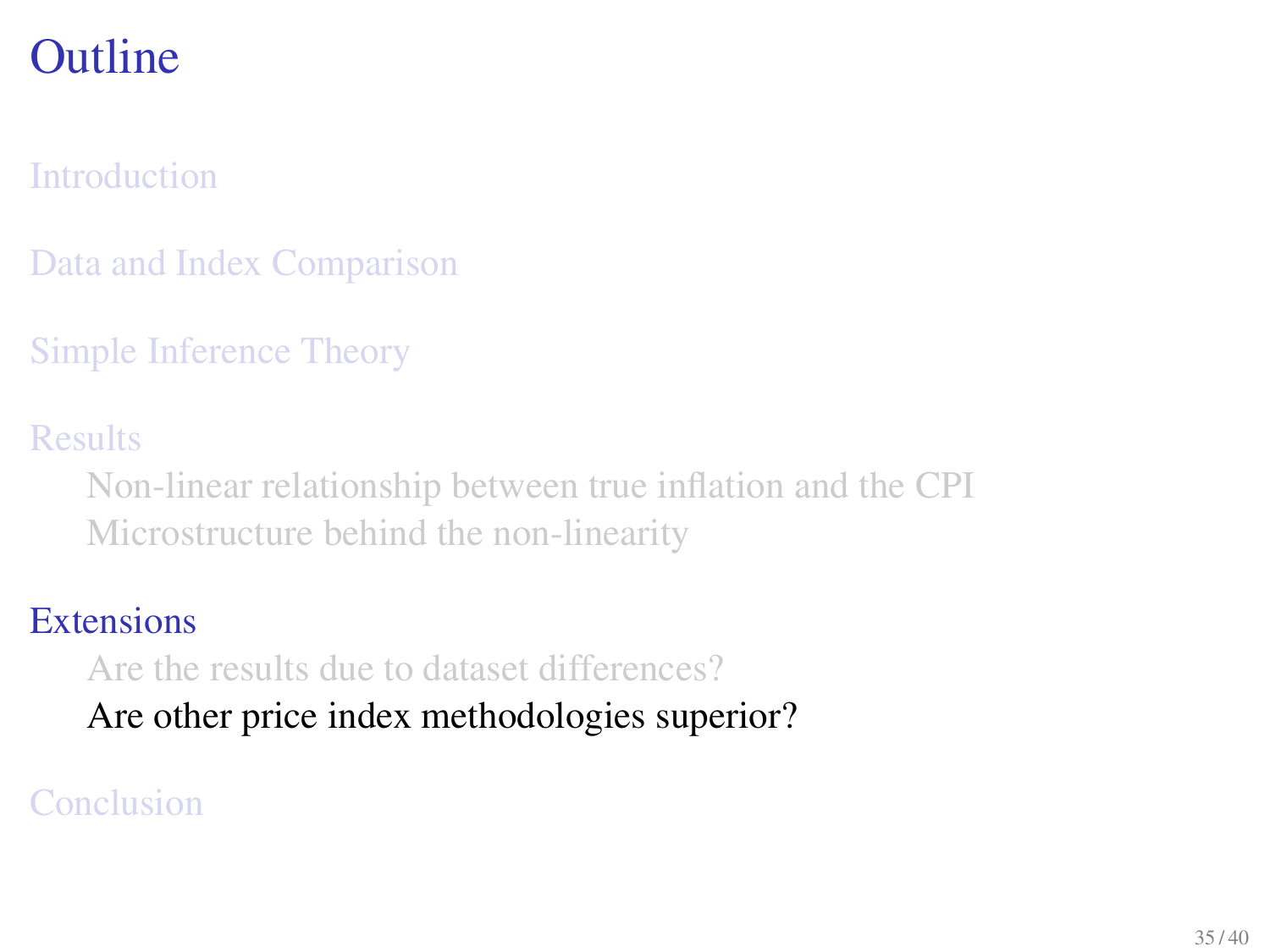# Replicating US PCE-D Using Nikkei Data

|                                 | Dependent Variable: Törnqvist |                       |             |             |
|---------------------------------|-------------------------------|-----------------------|-------------|-------------|
| <b>Replicated PCE</b>           | $0.925***$<br>(0.079)         | $0.789***$<br>(0.048) |             |             |
| Replicated PCE <sup>2</sup>     |                               | $0.064***$<br>(0.012) |             |             |
| Knot                            |                               |                       | $1\%$       | 2.251%      |
| Replicated $PCE(<$ Knot)        |                               |                       | $0.668***$  | $0.725***$  |
|                                 |                               |                       | (0.062)     | (0.066)     |
| Replicated PCE $(>\text{Knot})$ |                               |                       | $1.202***$  | 1.454 ***   |
|                                 |                               |                       | (0.096)     | (0.081)     |
| Constant                        | $-0.433***$                   | $-0.645***$           | $-0.657***$ | $-0.591***$ |
|                                 | (0.088)                       | (0.095)               | (0.099)     | (0.091)     |
| <b>Observations</b>             | 240                           | 240                   | 240         | 240         |
| Adjusted $R^2$                  | 0.898                         | 0.923                 | 0.921       | 0.925       |

Lag-11 Newey West standard errors in parentheses; \* (p<0.10), \*\* (p<0.05), \*\*\* (p<0.01). This index starts in January 1991 because that is the first date by which we have 2 full calendar years' worth of data.  $36/40$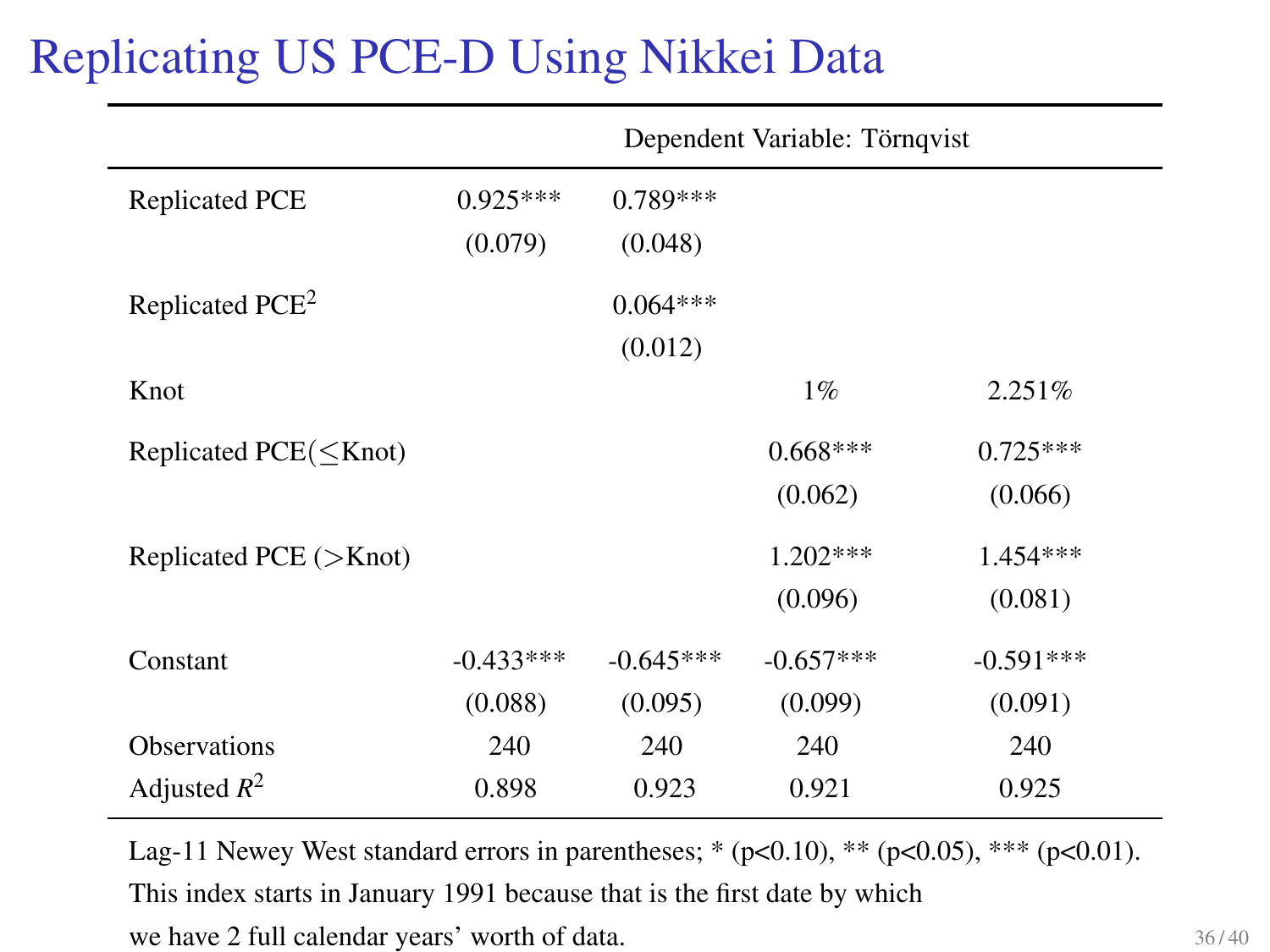# US PCE-D with Törnqvist Weighting at the Lower Level

|                                                                                                                      | Dependent Variable: Törnqvist |                       |             |             |
|----------------------------------------------------------------------------------------------------------------------|-------------------------------|-----------------------|-------------|-------------|
| Törnqvist PCE                                                                                                        | $0.896***$<br>(0.047)         | $0.818***$<br>(0.021) |             |             |
| Tornqvist PCE <sup>2</sup>                                                                                           |                               | $0.042***$<br>(0.004) |             |             |
| Knot                                                                                                                 |                               |                       | $1\%$       | 0.611%      |
| Törnqvist PCE( <knot)< td=""><td></td><td></td><td><math>0.710***</math></td><td><math>0.695***</math></td></knot)<> |                               |                       | $0.710***$  | $0.695***$  |
|                                                                                                                      |                               |                       | (0.034)     | (0.032)     |
| Törnqvist PCE (>Knot)                                                                                                |                               |                       | $1.120***$  | $1.087***$  |
|                                                                                                                      |                               |                       | (0.031)     | (0.031)     |
| Constant                                                                                                             | $-0.061$                      | $-0.261***$           | $-0.286***$ | $-0.311***$ |
|                                                                                                                      | (0.061)                       | (0.050)               | (0.056)     | (0.053)     |
| <b>Observations</b>                                                                                                  | 262                           | 262                   | 262         | 262         |
| Adjusted $R^2$                                                                                                       | 0.957                         | 0.975                 | 0.974       | 0.974       |

Lag-11 Newey West standard errors in parentheses; \*  $(p<0.10)$ , \*\* $(p<0.05)$ , \*\*\*  $(p<0.01)$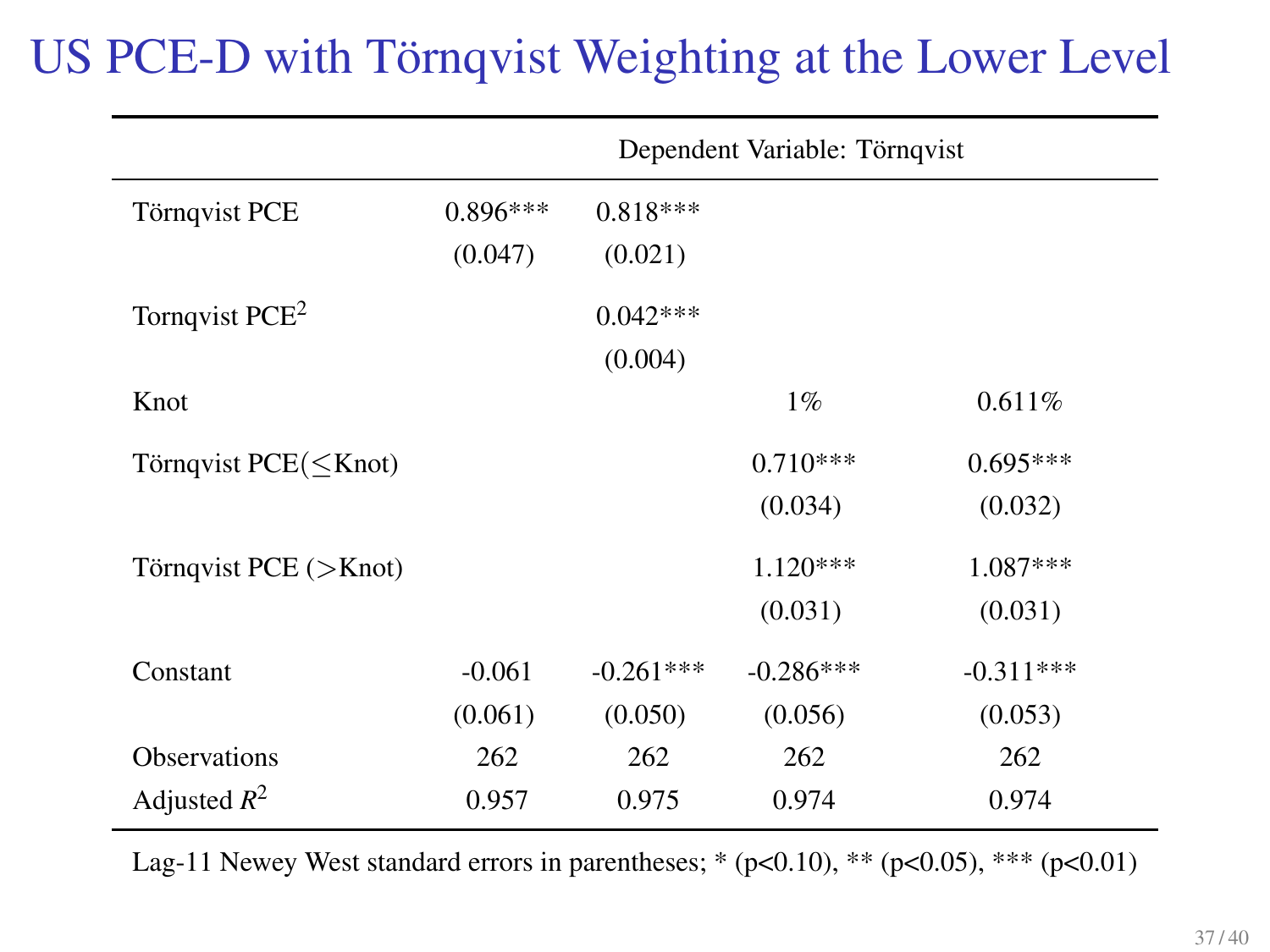## Alternative Methodologies Compared

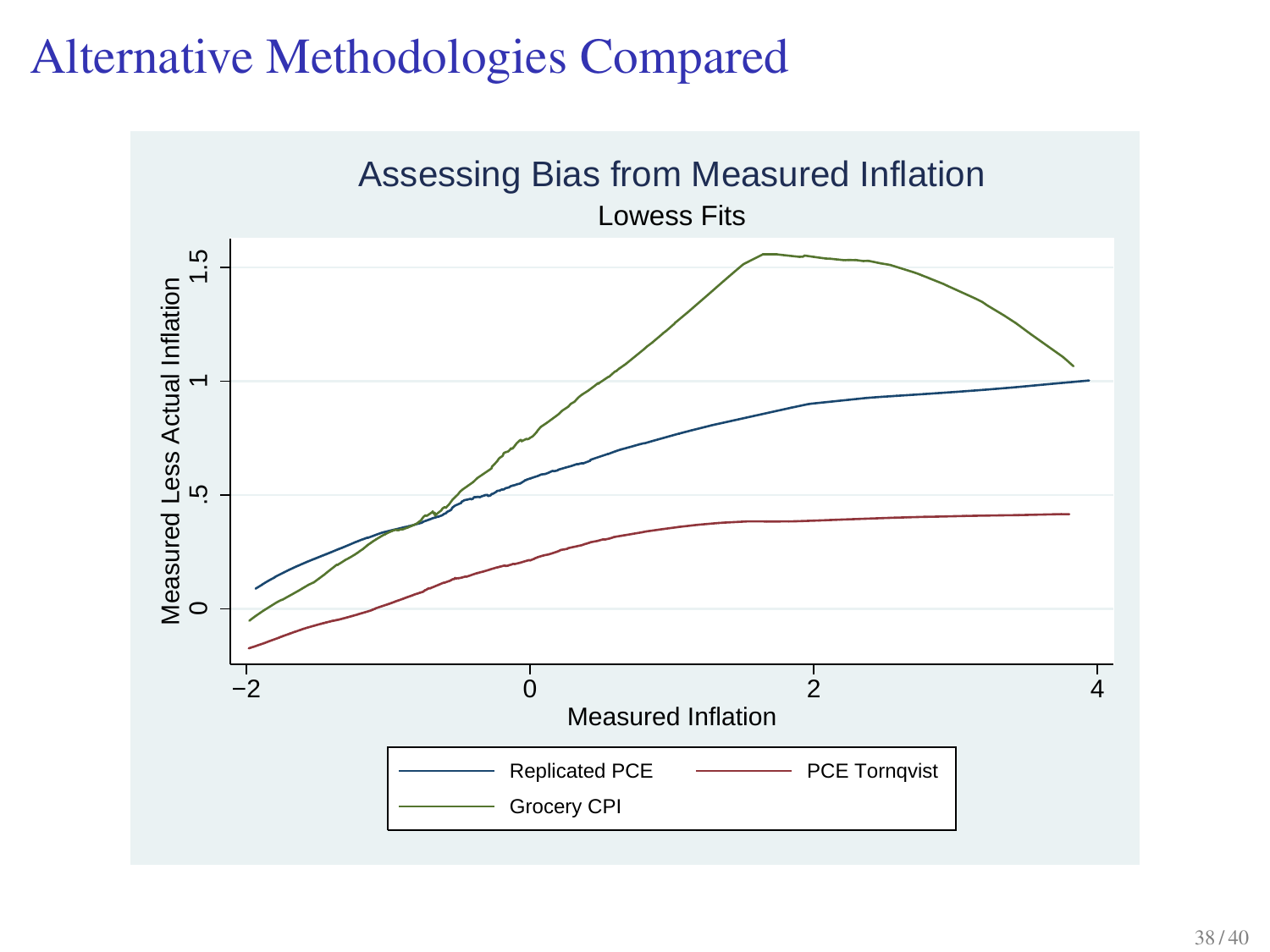### [Introduction](#page-2-0)

[Data and Index Comparison](#page-7-0)

[Simple Inference Theory](#page-15-0)

[Results](#page-19-0)

[Non-linear relationship between true inflation and the CPI](#page-20-0) [Microstructure behind the non-linearity](#page-25-0)

### **[Extensions](#page-29-0)**

<span id="page-38-0"></span>[Are the results due to dataset differences?](#page-32-0) [Are other price index methodologies superior?](#page-34-0)